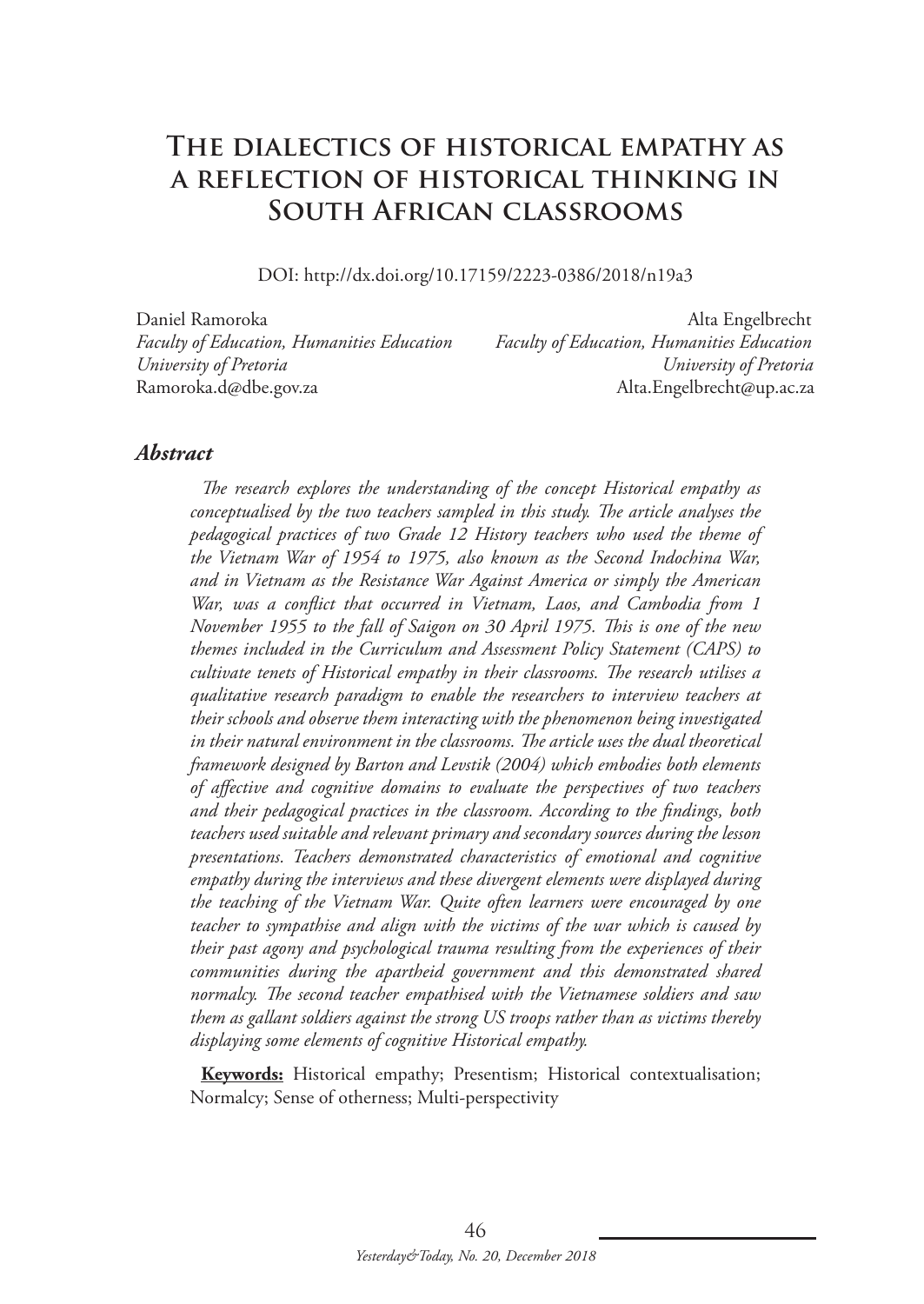### **Introduction**

Historical empathy is a critical historical thinking skill that has the potential to enhance democracy in South Africa by promoting reconciliation, nation building, tolerance and appreciation of the diverse cultures and histories of the different South African communities. It has the capacity to encourage a healthy scepticism and a reasoned ethical judgement which will promote critical thinking in the History classroom (Seixas & Morton, 2013). Historical empathy may be seen as a valuable skill for helping learners understand the actions of people, and events prior to their own. Placing Historical empathy within a proper framework will ensure that teachers understand its tenets and potential for increasing historical thinking skills within the classroom (Cunningham, 2009, Harris, 2016:169). The post-1994 or post-apartheid South Africa is characterised by debate led by "fall movements" which question the value of the 1994 political settlement including new Constitution and Truth and Reconciliation. Currently South Africa is grappling with controversial issues that are causing tensions such as racism, land ownership, access to higher education and destruction of historical statues and Historical empathy can bring about tolerance of paradoxical views held by South Africans. This point is emphasised by the South African democratic Teachers Union's secretary-general, Mugwena Maluleke, a member of the History task group that recommended that History be made compulsory and asserts that "with History being compulsory we can teach our learners empathetic skills which help this angry country to learn how to understand others' viewpoints without resorting to violence" (Mbude, 2018).

The article explores the teachers' understanding of Historical empathy and how they develop it in the classroom. The purpose of their teaching was to develop Historical empathy through engagement in the cognitive analysis of historical evidence and to ultimately achieve what Seixas (2013) termed a reasoned ethical judgement, supported by valid evidence. This judgement, for Seixas (2013), constitutes the cognitive domain within the framework of Historical empathy represented by cognitive elements such as otherness, historical contextualisation and different perspectives. These three elements that are perceived to be the most challenging tenets of Historical empathy, will be assessed along with the emotive elements embodied in the dual framework of Historical empathy designed by Barton and Levstik (2004). The article further highlights congruency between the conception of Historical empathy and how its elements were cultivated in the classroom by the two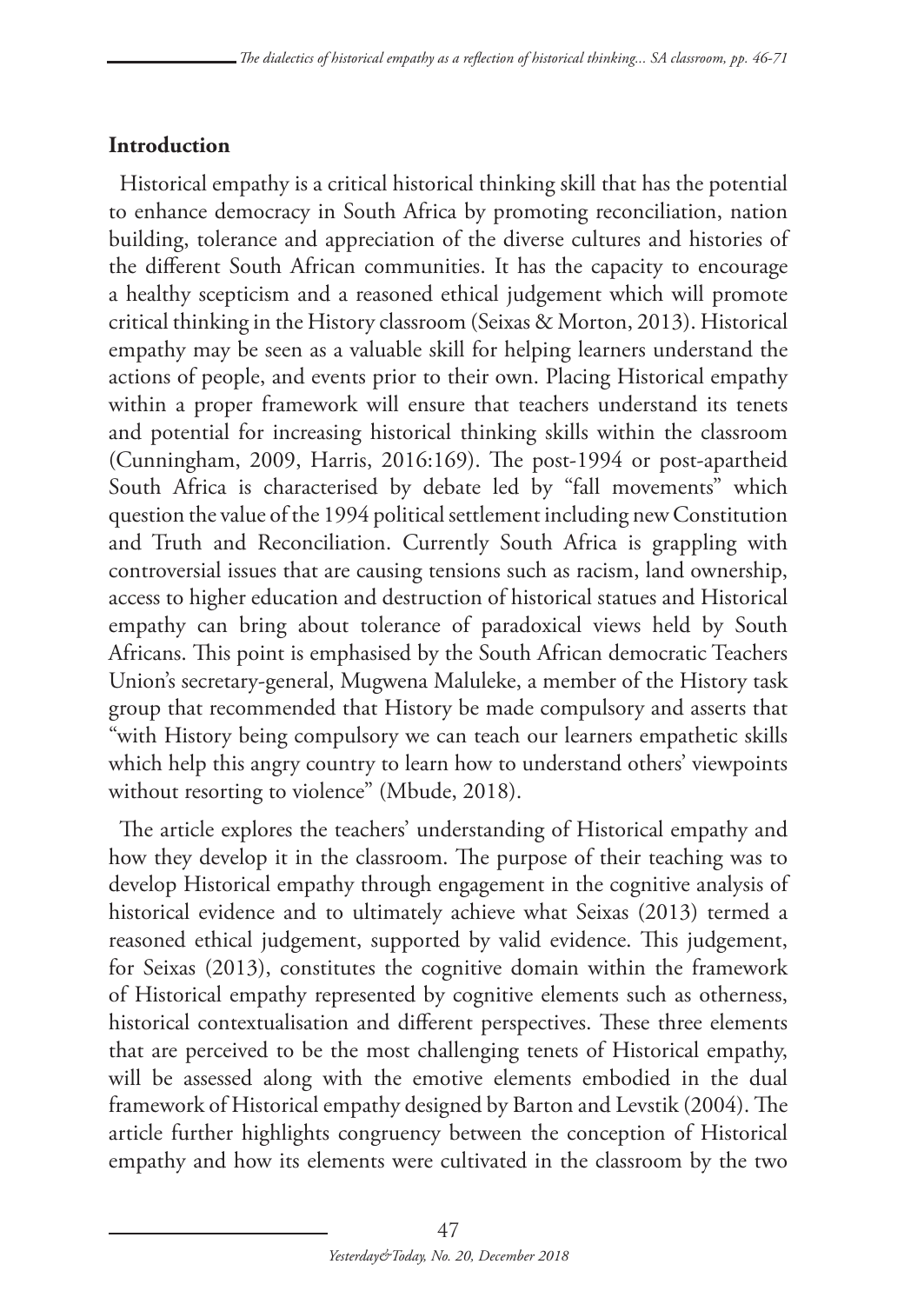teachers. Finally, the article assesses the role of historical evidence selected by the teachers in determining which elements of the dual model of Historical empathy are emphasised in the two classrooms.

### **Research problem**

Historical empathy has been a difficult skill to cultivate in the classrooms and some countries became skeptical about teaching it to its learners due to the need to empathise with historical actors including their enemies who held an opposing view. For example, some Americans were skeptical about the requirements of learners to empathise with historical actors in Cuba **(**Davis,Yeager & Foster, 2001). In the past, textbooks in South Africa were based on one historical perspective, the Afrikaner nationalist perspective. History teaching did not promote historical thinking and empathy. The content was structured to indoctrinate the South Africans about the invincibility of the white man and inferiority of the black people. With the introduction of the National Curriculum Statement in 2008, the apartheid content was removed from prescribed textbooks and replaced mostly by a more balanced and decolonised perspective (Kallaway, 1993). This led to many Afrikaans medium schools doing away with History (Black, 2014). The study of History was also affected by the introduction of Life Orientation which was made a compulsory subject. However, there has been a vigorous discourse on the appropriateness of Life Orientation in making learners true South Africans and Africans and this led to a debate on making History compulsory. The Minister of Basic Education, Angie Motshekga appointed a task team in 2015 to look into the issue of making History compulsory and the task team recommended that History be made compulsory and should replace Life Orientation in Grade 10 to Grade 12. If History becomes compulsory in South Africa, the Department of Basic Education will emulate 13 African countries where History is a compulsory subject (Mbude, 2018).

With the euphoria injected by the news of History being made compulsory, the obstacle remains the teaching methodology. The teaching methodology is still confined within a paradigm of the transmission model of teaching. The focus is more on teaching factual knowledge rather than the conceptual and procedural knowledge. This type of an approach is driven by the need to prepare the learners for the Grade 12 examination rather capacitating them to engage in the elements of Historical empathy.

This outdated model of teaching has the propensity to undermine the teaching of Historical empathy, a skill that can defuse the violent culture of South African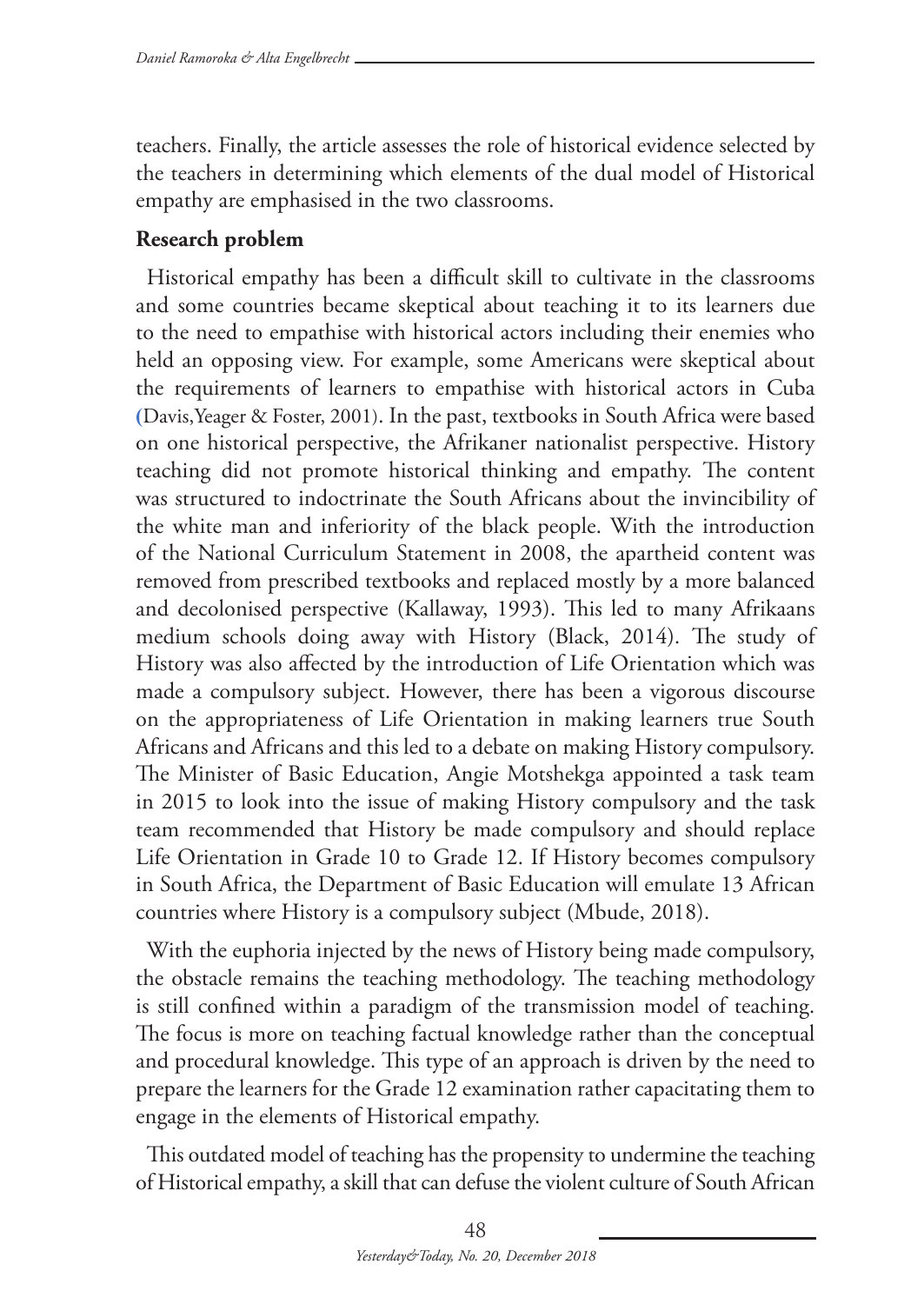society (Ramoroka, 2016:18). If learners are immersed into the culture of other South African communities which differ from them in terms of race, gender and class, they are likely to tolerate them and appreciate the differences.

With the introduction of the new curriculum in 2008, the teaching methodology did not change much. Even with a refined CAPS curriculum which embodied elements of Historical empathy, the teaching methodology still remains an impediment (Seixas & Morton, 2013). It is difficult to decompose Taylor's curriculum framework in order to make way for Vygotsky's social and cultural constructivist framework which advocates historical knowledge construction process in the classroom. A method based on dialogical and dialectical methods and which is appropriate for the cultivation of Historical empathy (Vygotsky, 1978; Ramoroka, 2016:18).

The use of textbooks as a metanarrative is also an impediment in the teaching of historical thinking. Although textbooks contain secondary and primary sources, which are mostly poorly contextualised, teachers continue to rely on the textbook narrative constructed by historians. This serves as an obstruction in the teaching of Historical empathy. Teachers need to explore other sources outside the textbooks (Ramoroka & Engelbrecht, 2015). Some teachers seldom go beyond the sources provided by the textbooks. In the case of the Vietnam War, there are plenty of valuable primary sources that exist on the internet that were not explored by the teachers which have the capacity to teach Historical empathy (Harris, 2015; Ramoroka & Engelbrecht, 2015).

## **Research Methodology**

The question driving this research is as follows: *To what extent can the concept of Historical empathy be utilised to engage learners in historical thinking in the classroom?* In order to respond to the question driving this research, a qualitative research interpretivist paradigm has been used. Qualitative design presupposes that meaning is constructed through the interaction between humans, and therefore meaning does not exist independent of the human interpretive process. The data-collection methods employed include openended interviews and lesson observations. During the interviews, teachers were allowed to use any historical theme and current events to demonstrate their understanding and epistemological beliefs about critical thinking and Historical empathy in the study of History. The interviews and lesson observations were conducted at the two schools. The lessons were planned for 45 minutes. However, in some cases the time was extended to 90 minutes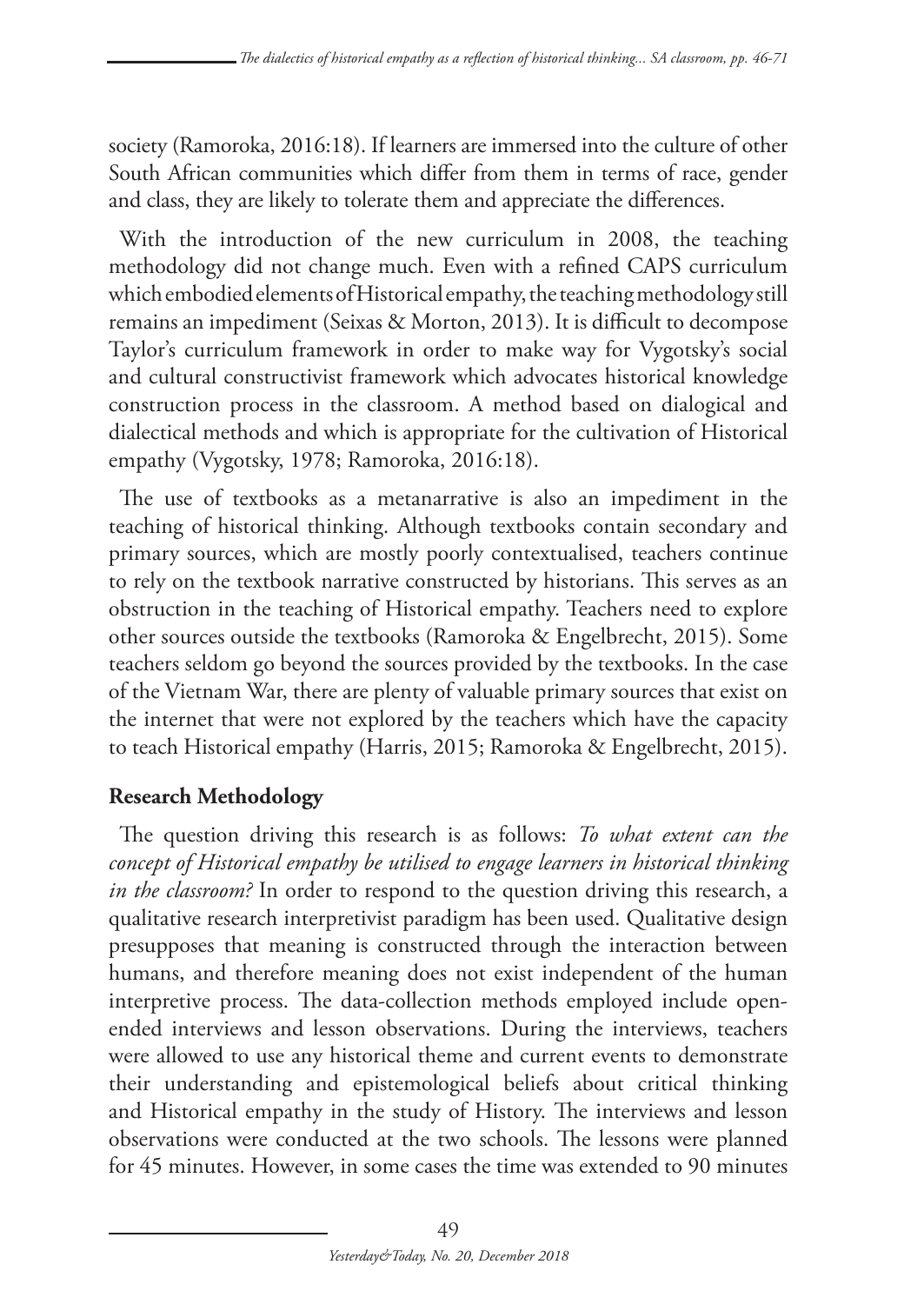because of the presence of the researchers in the classroom. The research uses a thematic approach in the analysis of data which is underpinned by a process of encoding qualitative information (Boyatzis, 1998). Two teachers from two seperate urban schools in the Gauteng province of South Africa have been sampled for this research and both were interviewed on conceptions of Historical empathy and how it can be taught in the classroom. These teachers were subsequently observed in the classrooms, teaching historical empathy using Vietnam as the main theme.

For compliance with ethical standards, pseudonyms are used for the two teachers and the names of schools and districts are not mentioned. In addition, letters of consent were signed by the teachers and principals of the two schools and the research was approved by the Head of Department in the Gauteng Department of Education.

The Vietnam War of 1954 to 1975, also known as the Second Indochina War, and in Vietnam as the Resistance War Against America or simply the American War, refer to the conflict that occurred in Vietnam, Laos, and Cambodia from 1 November 1955 to the fall of Saigon on 30 April 1975 (Spector, 2018). The Vietnam War has been selected as a theme that is appropriate for understanding the challenges experienced by teachers when teaching Historical empathy in the classroom. The war was highly photographed and accounts of the war by photographers, soldiers and ordinary people are extensive and therefore there is ample opportunity for learners and teachers to engage with multiple and conflicting pieces of historical evidence. Some of the sources used by the two participating teachers included photographs of aerial bombardment by the USA and booby and punji traps used by Vietnamese soldiers. A documentary video was used by one teacher, showing the live battle during the war and interviews with soldiers who participated in the Vietnam War.

The start of the Vietnam War was a subject of intense contestation by historians, a phenomenon which was not unique to the Vietnam War. The multiple entries by the US into Vietnam complicate the issue of the start of the Vietnam War. Some North Vietnamese view the war as a colonial war against the US and the continuation of the first Indonesian war against France. The South Vietnamese saw it as a civil war and a battle to defend their country from being taken over by communism. The US saw the war as part of the domino theory and as a strategy to contain the spread of communism. Primarily, every American president regarded the enemy in Vietnam -the Vietminh; its 1960's successor, the National Liberation Front (NLF); and the government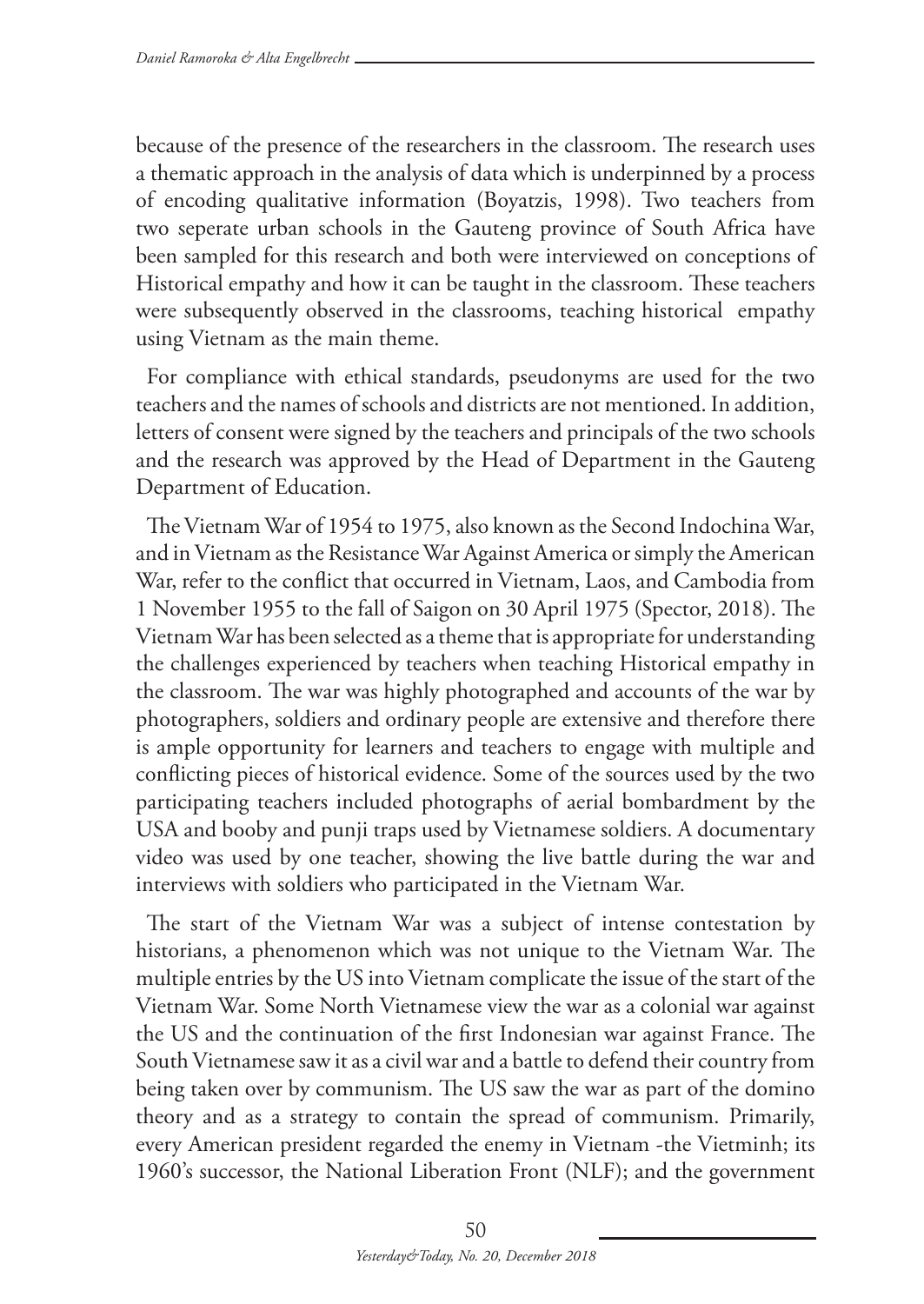of North Vietnam, led by Ho Chi Minh - as agents of global communism (Rotter, 999:1).These divergent views have led to Carland to assert that: to ask when the Vietnam War started for the United States is, metaphorically speaking, to open a can of worms. Before 1950, it was clear that the United States was not engaged in the war in any serious way. After 28 July 1965, it became equally clear that the United States had indeed become engaged in the war (Carland, 2012:1). The strong argument advanced by Carland (2012:3) is that by sending helicopters, pilots, and maintenance personnel to Vietnam and allowing the helicopters to support South Vietnamese combat operations (for example, ferrying troops to the field and providing fire support as well as training the South Vietnamese for operations), President Kennedy had initiated the process through which the United States assumed a combat role. If pushed to select a date with some traction, one might choose December 1961 or July 1965 (Carland, 2012:3).

A research instrument has been developed by the researchers and was used to analyse data collected during the interviews and in classrooms relating to the teaching of Historical empathy using the theme of Vietnam War. The purpose of this instrument is to assess elements of emotive and cognitive domains embedded in the dual model of historical thinking developed by Barton and Levstik such as sense of "otherness", shared normalcy, historical contextualisation, different perspectives and contextualisation to the present. The instrument is intended to assist the researchers to ascertain elements that were demonstrated by the teachers during the teaching of Historical empathy. Teachers in this instrument were expected to juxtapose elements of Historical empathy with background information and primary or secondary sources relating to the theme. The instrument is also designed to assess classroom activities which included the use of historical evidence embedded in primary and secondary sources. Each criterion was evaluated based on a four-point scale, (1 poor, 2 limited, 3 moderate and 4 powerful) evaluating the display of elements of Historical empathy.

### **Conceptual framework**

Historical empathy is often thought of as vicariously walking in someone else's shoes in order to interpret how that person feels about things, and to understand why they might have travelled down one road and not another (Davidson, 2012). Empathy is a person's ability to comprehend the other's position, even though he does not have the direct experience to do so. In other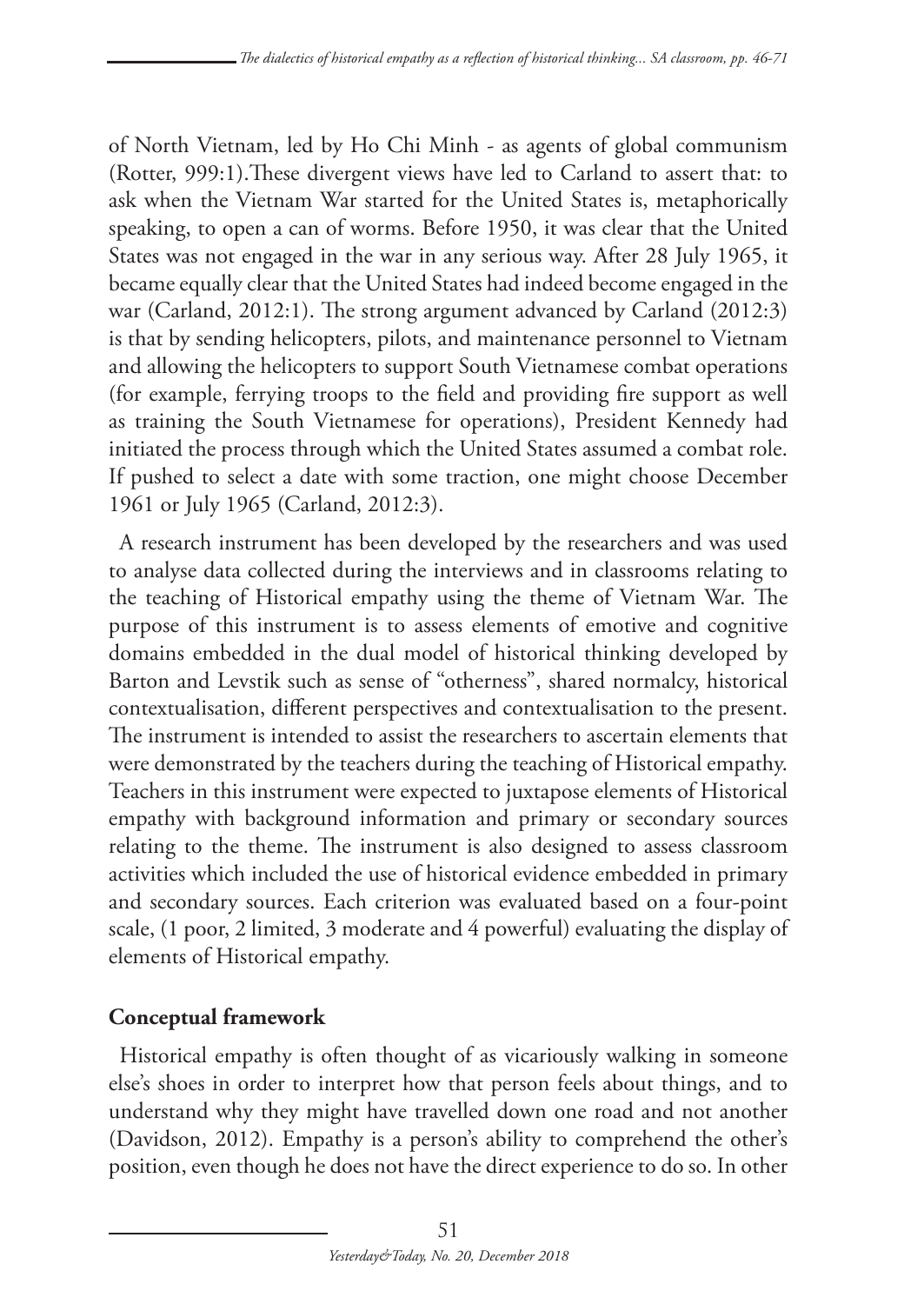words, empathy is one's ability to put oneself in another person's shoes even if the other is a stranger to him or even if he thinks differently than himself. It is the ability to participate in the psychological experiences of another person as if he were reliving them himself (Lazarakou, 2008).

Historical empathy has been a subject of intense contestation over many decades and curriculum experts have viewed it as a difficult historical thinking concept to cultivate. The discourse reached its polemical edge in the 1990s due to divergent views on what constitutes Historical empathy and whether sympathy or emotive empathy is an exponent of Historical empathy or its detractor. Experts developed different theoretical frameworks not only to facilitate the cultivation of elements of Historical empathy in the classroom but also to advance their affective – cognitive paradigms over the equation of Historical empathy. A number of studies have shown that some teachers know nothing about Historical empathy while others only understand the emotional aspects of it (Barton & Levstik, 2004; Jenkins, 1991). Some from the post-modernist perspective have gone to the extent of rejecting the concept and claimed that it is impossible to achieve (Jenkins, 1991). In the end some agreed that learners can never fully empathise with the victims of the Holocaust or Vietnam War (Borton & Levstik, 2004; Margery, 2017:23; Jenkins, 1991). Tensions emerged between proponents of the cognitive domain and the proponents of the dual process of Historical empathy. Some consider emotional empathy as an impediment to developing empathy while others view emotive empathy or sympathy as enabling knowledge in order to enable learners to develop cognitive elements of empathy. Both groups of experts agree that ultimately the learners should be able to demonstrate the cognitive elements of Historical empathy as part of historical thinking (Borton & Levstik, 2004; Margery, 2017).

Barton and Levstik (2004) express the view that Historical empathy is a dual process which embodies both the cognitive and emotive domains and these elements need to be considered to ensure that learners are able to control their emotions on their journey towards developing the concept of Historical empathy. Barton and Levstik (2004) resolved to design an allencompassing model of Historical empathy by identifying five elements of Historical empathy (or perspective recognition), namely an appreciation for a sense of otherness of historical actors, the shared normalcy of the past, the effects of historical context, the multiplicity of historical perspectives, and the application of these elements to the context of the present.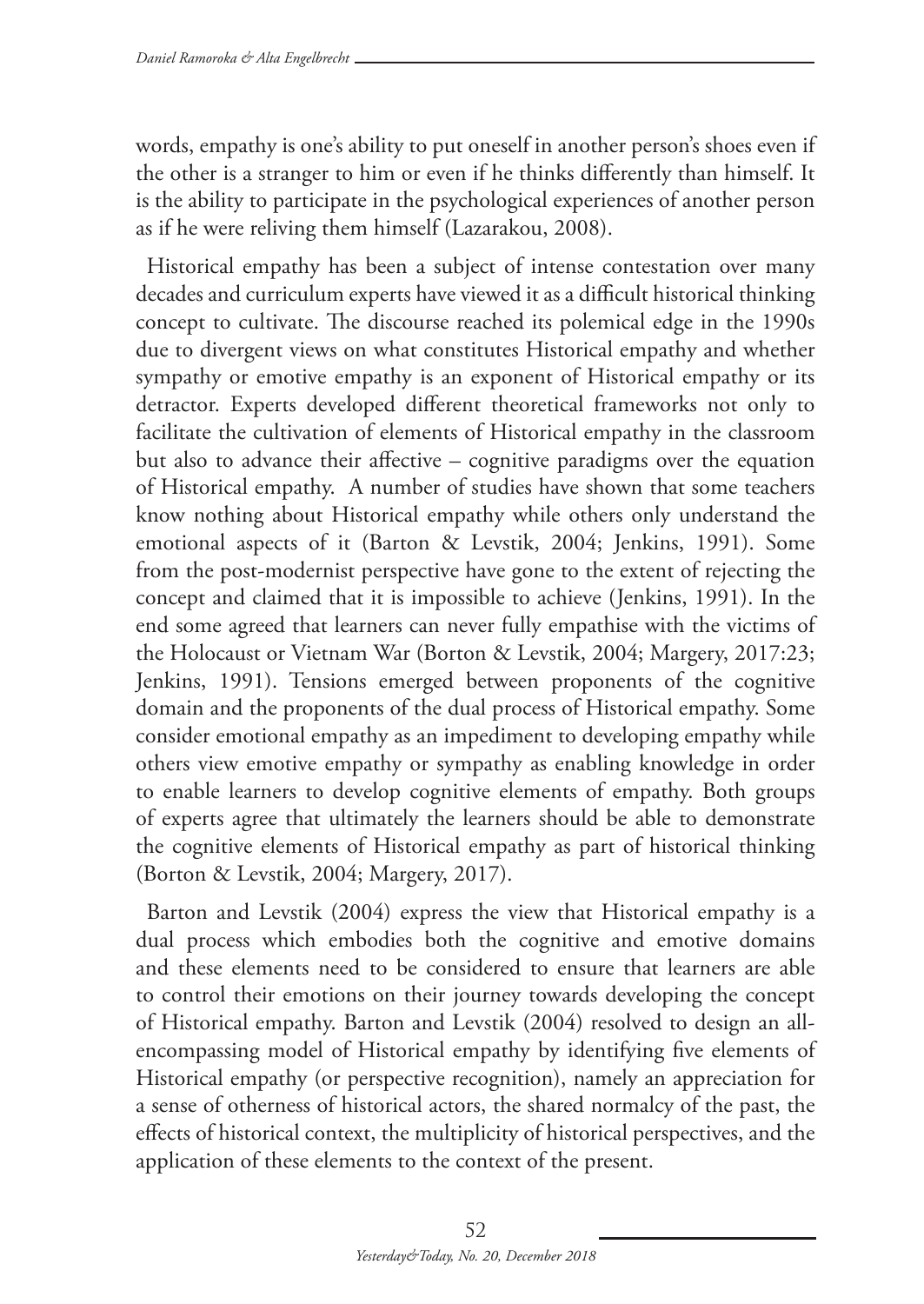This article adopts the dual process of Historical empathy as a conceptual framework, designed by Barton and Levstik, (cited in Margery, 2017). This framework is the most cited in the literature (Margery, 2017:23; Davidson, 2012; Harris, 2016). This framework has already been tested empirically by doctoral students who have researched Historical empathy and demonstrated the potential of this model to inculcate central tenets of Historical empathy (Margery, 2017 & Harris, 2016). The framework comprises five elements (Barton & Levstik, 2004; Margery, 2017:23), namely, Sense of "otherness", Shared normalcy, Historical contextualisation Different perspectives and Contextualisation to the present.

### **Literature Review**

### *Demonstrating the display of empathy*

Four studies are analysed in this section, two are international studies and two are part of South African literature.

The first study is a doctoral thesis written by Dillenburg Margery in 2017 at Boston University. Margery (2017) in a study entitled "Understanding Historical empathy in the classroom", explores understanding of Historical empathy by teachers and elucidates how students' response to the pedagogical activities interfaced with tenets of Historical empathy. Margery (2017) uses cognitive and effective theoretical model developed by Barton and Levstik (2004) in an attempt to assess the understanding of Historical empathy. He used one History classroom to observe the teaching of elements of Historical empathy and interviewed 13 learners in the first semester and four in the second semester. Margery (2017) immersed himself into the current debate on the definition of empathy and attempted to disentangle the intricacies that entangled the teaching of the concept Historical empathy. The focus the lesson was the holocaust especially the activities of Hitler and the Nazi party in Germany. In his study it was found that learners demonstrated a condescending sense of "otherness" which decreased overtime. Initially students just saw Hitler as a crazy and racist leader and later the students began to see the other side of Hitler and characterised him as a charismatic leader and according to Margery (2017:22) the learners were beginning to create a boundary between themselves and the Holocaust which was a demonstration of progress in attaining a sense of "otherness". A "shared normalcy" was experienced by learners who experienced hardship under apartheid and compared their experiences with that of the Jews during the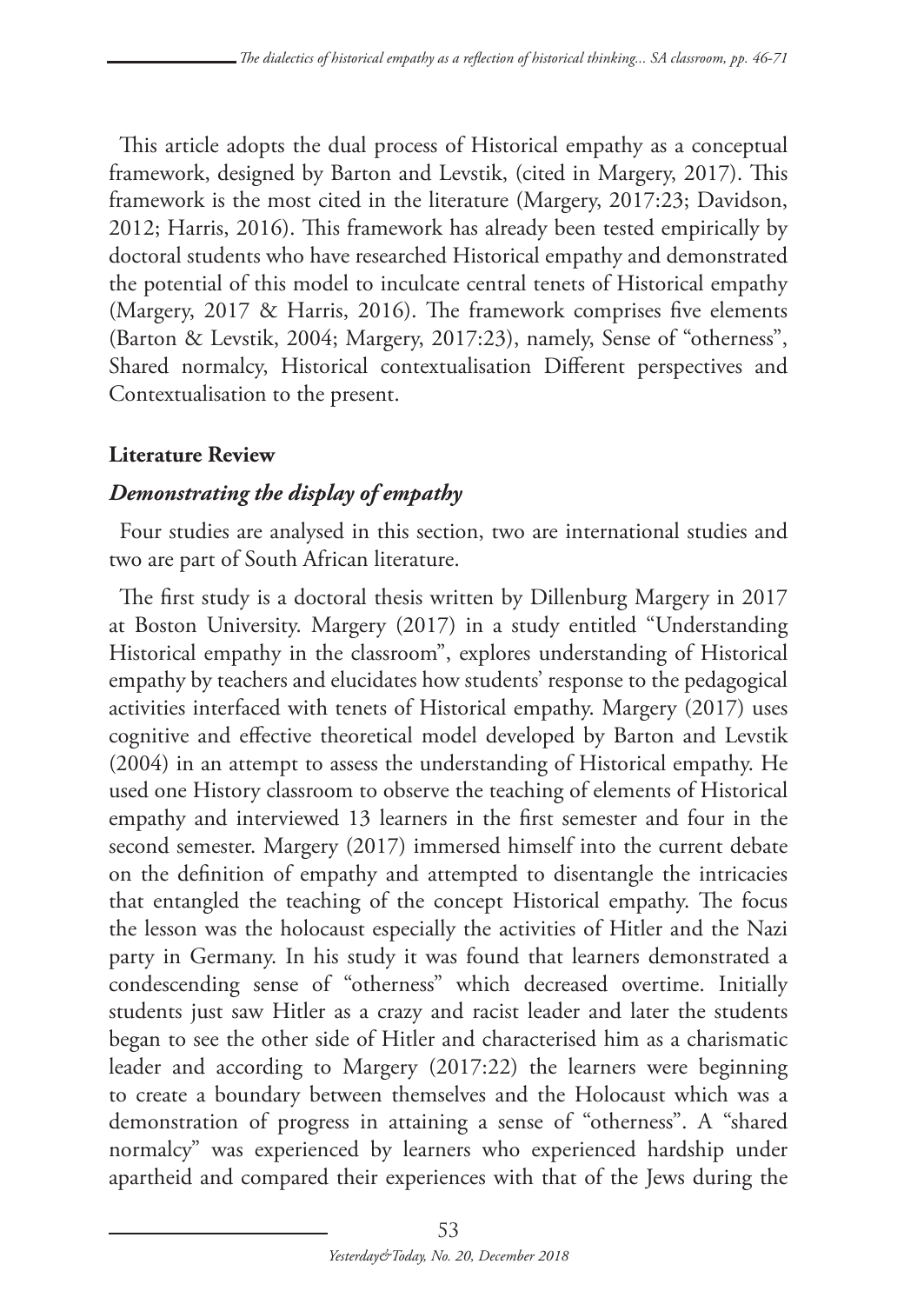Holocaust (Margery 2017:22). However, the evidence presented on the effectiveness of the dual-process model in enhancing Historical empathy is very limited and the study failed to provide adequate evidence to the effect that emotive empathy is a stepping stone towards cognitive empathy. The study fell short of demonstrating the elements of historical contextualisation which is central to understanding Historical empathy.

The second study is also a doctoral thesis written by Billy Kenneth Harris in 2016 at Walden University in the United States of America. In a study entitled "Teacher strategies for developing Historical empathy" (Harris, 2016:6). He explores high school teachers' perspectives on using Historical empathy in their teaching. He sampled two schools and included seven teachers in the study. Teachers were observed teaching empathy, reflecting the theoretical framework developed by Barton and Levstik (2004) which embodies the elements of cognitive and affective domains. The focus was to ensure that teachers understand the difference between sympathy and empathy and to use empathy in order to understand the context as part of historical understanding. According to the findings of the study, teachers demonstrated few elements of Historical empathy and contextualisation and multiple perspective were the most difficult to demonstrate. What is significant about the study is Harris's cautionary remark that teachers should monitor too much emotion provoked in the classroom because it can return learners to presentism and enrage them and they are then likely to remain within the affective domain rather than moving towards the cognitive domain. However, the study also failed to demonstrate emotional empathy as logical step towards attaining cognitive elements of Historical empathy. Instead emotive elements appeared to be the precursor of presentism, an obstacle in the way of attaining Historical empathy.

The third study was carried out by Sarah Dryden (1999), a doctoral graduate from the University of Cape Town, in the thesis entitled "Mirror of a Nation in Transition". She explores the difficulty experienced by History teachers in South Africa when the History content and approach was changed from apartheid content (which excluded African History) to content that included black people. She explored four schools representing different communities and sometimes a mixture of these communities where History was a subject of contestations between different communities represented by learners. According to Dryden (1999) some teachers used Historical empathy in order to foster unity amongst black and white. Mr Weir, one of the History teachers, tried to put his learners into Hector Pieterson's shoes, to show them what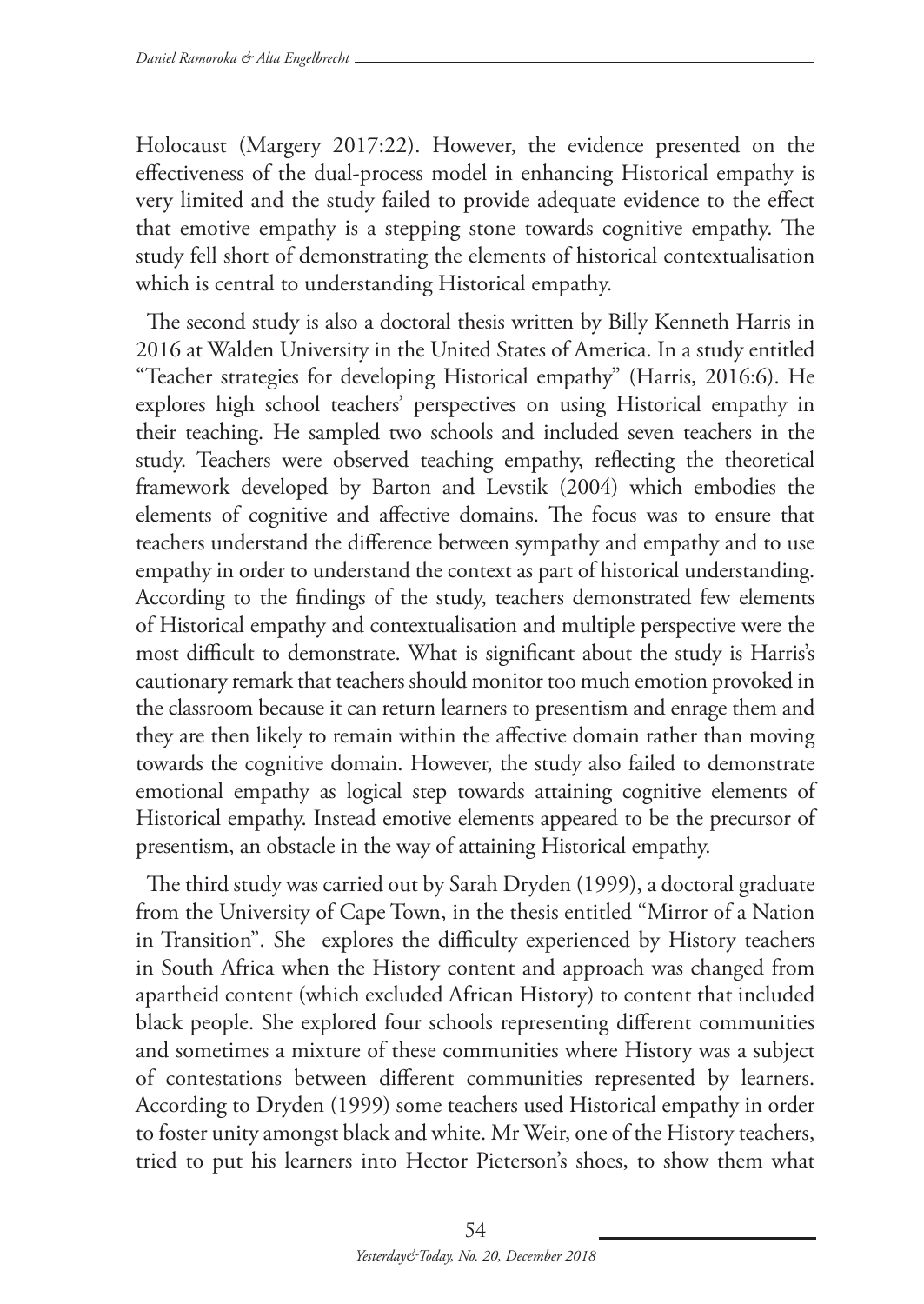their own reactions would be if they found themselves in his situation in the Soweto school. One of the shortcomings of this study there was no evidence of engaging learners in elements of both emotive and cognitive empathy in the classroom.

The fourth study is an article by Ramoroka and Engelbrecht (2015) entitled *The role of History textbooks in promoting historical thinking*. In this article the authors analyse three textbooks that are utilised by teachers in South Africa and the analysis is focused on the theme Vietnam War to assess the appropriateness of sources to teach Historical empathy. The following textbooks were analysed, namely *Via Africa History Grade 12* (Grove, Manenzhe, Proctor, Vale & Weldon, 2013) *and Focus History Grade 12* (Fernandez, Wills, McMahon, Pienaar, Seleti & Jacobs, 2013)*, Spot On History* Grade 12 (Dugmore, Friedman, Minter & Nicol, 2013). The study uses the cognitive analyses designed by Wineburg (2001) as a theoretical framework. It was found that all the primary sources contained in the books were not fully contextualised. The study found among others, that all three textbooks do not reflect all the characteristics of sourcing such as the name of the producer of the source and the date in which the source was produced and published. The absence of this information makes it difficult for learners to contextualise sources by making sense of the differences between documents. The study succeeded in identifying sourcing heuristics as an impediment to the cultivation of historical contextualisation which is critical in the inculcation of the cognitive elements of Historical empathy. The shortcoming of this research is that is it did not provide adequate evidence on both aspects of the dual process of Historical empathy which embodies both emotive and cognitive domains.

The four studies provided some insight on how Historical empathy can be displayed in the classroom. The first and second studies are doctoral studies achieved in 2016 and 2017 at international universities. These studies explore the understanding of Historical empathy by teachers and the demonstration of its tenets by learners in the classrooms. However, the two studies fail to provide convincing evidence on the display of cognitive elements of Historical empathy. The third study was based on the South African context and the study fell short of demonstrating elements of both emotive and cognitive domains. Finally, the fourth study explores three prescribed textbooks with special focus on primary sources relating to the Vietnam War. The study revealed deficiencies in the citing of sources which makes it difficult to contextualise them and historical contextualisation is critical in the teaching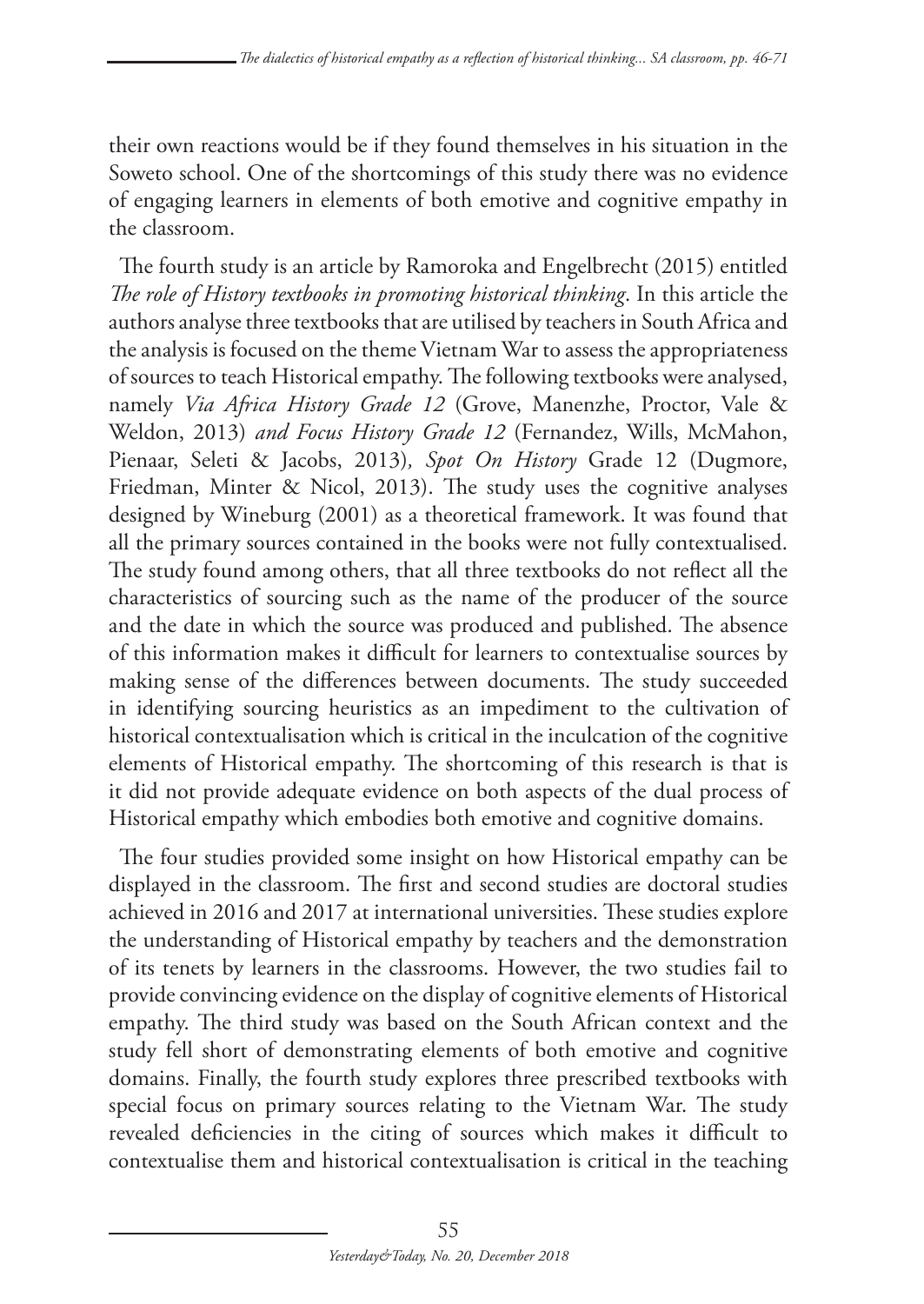of Historical empathy.

### **Findings: Teachers' conceptions of Historical empathy as historical thinking**

### *Teachers' conceptions of Historical empathy*

For teachers and learners to be able to display Historical empathy they need to situate the historical events in time and place in order to avoid using the presentism standards to judge the people of the past. In exploring the conceptions of teachers, the two teachers were asked about the meaning of Historical empathy and its importance. The following responses were observed. According to Masina, one of the research participants, "Historical empathy has to do with the feelings of the people of the past and it is an important historical skill. It is putting you[rself] in the shoes of the people of the past". In respect of the conceptual framework this assertion addresses the affective domain and learners putting themselves in the shoes of Steve Biko are likely to acquire a sense of Shared Normalcy which is displayed when learners share almost similar experiences with historical character. Masina did not explain the meaning of "putting yourself in the shoes of the people of the past" and the example that he used locates his conception within the emotive domain of Historical empathy. He did not attempt to locate the Steve Biko's dead in detention within the broader context of apartheid regime and its reaction against political activists. Why are learners not asked to empathise with those who ill-treated Steve Biko or to explore the circumstances that compel them to take action against Steve Biko? The absence of evidence to respond to this question in Masina's testimony clearly shows that he was more concerned about the victims of apartheid violence.

Masina wanted learners to empathise with Steve Biko and indicate how he had felt when he was ill-treated in prison. Of course learners would sympathise with him because he was part of the struggle against apartheid, but according to Jenkins (1991) learners will never be able to feel like Steve Biko. To Foster (2001), empathy does not include emotional involvement with people of the past. In fact, all emotional involvement undermines Historical empathy, and should be considered sympathy. As the proponent of the cognitive aspect of Historical empathy, in terms of Foster's theoretical framework, Masina was far from articulating empathy. However, in respect of the dual process of empathy, sympathy is considered by Blake as a stepping stone towards attaining empathy. For this reason, Masina felt that learners can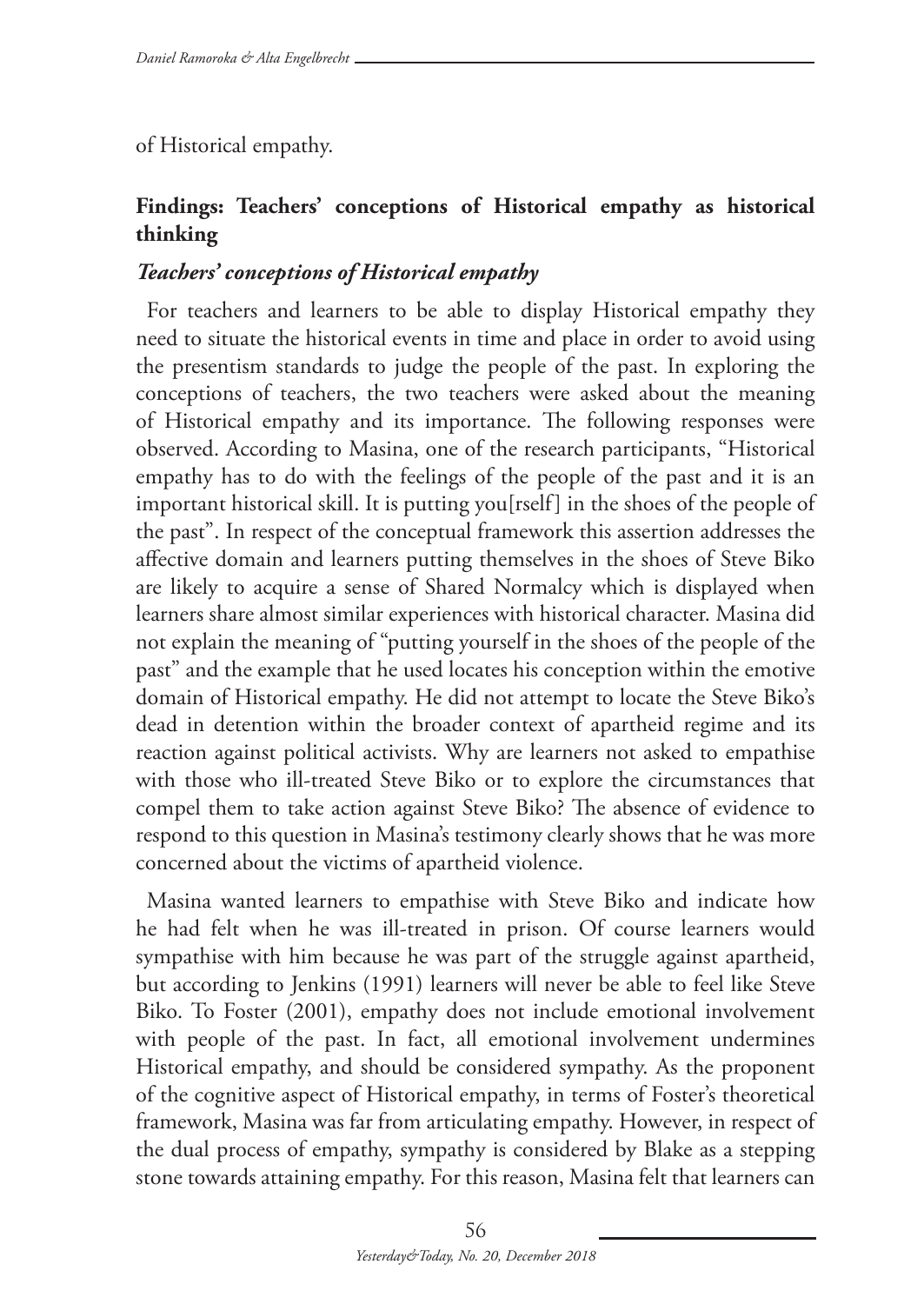experience a shared normalcy – by recognising that the historical agent shares some similarities with them such as human pain that can be accessed if one shares similar experiences with Steve Biko. In terms of Historical empathy, involvement of the learners in sympathy or emotive empathy is inadequate and Masina is required to demonstrate aspects of cognitive empathy such as "otherness" and contextualised thinking and different perspectives, which are the three elements that are at the heart of Historical empathy. He needs to explain the circumstances that compelled the authorities at the time to kill Steve Biko and this should include the type of leadership at the time and the reasons the leadership intensified war against political activists. He also needs to demonstrate a balanced perspective between the victim and perpetrators. However, he perceives empathy as a skill that requires learners to empathise with the victims. Similar to the three studies (Harris, 2016; Margery, 2017, Dryden, 1999) the aspects of sympathy and emotive empathy appear to be associated with empathising with the victims. The studies failed to provide evidence of empathising with perpetrators such as Hitler in case of the Holocaust and the USA in the case of the Vietnam War.

Moemi, another research participant, asserts that:

*I can be wrong but I equate empathy with sentiment where people can empathise with certain events because they relate somehow with those events.* 

In respect of the dual process of Historical empathy, this assertion is located within the emotional domain. However, as Moemi further explained by providing examples, other elements of the cognitive domains were addressed. In order to explain the concept further, Moemi describes South African historical events in the 1980s under PW Botha, the president of apartheid South Africa, known as *die Groot Krokodil* (Big Crocodile). PW Botha, according to Moemi, designed the "total strategy" in order to destroy all communists' protests in the townships, which were accordingly classified as communist activities in the 1980s. According to Moemi, "it was during his regime that many of the youth were killed and some went into exile to join the liberation forces". He was also "the president who started negotiations with Mandela while he was in prison". In presenting this background and balanced evidence of events during PW Botha's era, Moemi addresses some elements of Historical contextualisation which requires him and his learners to explain events of the past in terms of the historical values of the time, as well as the pervasive attitudes and beliefs, and grounds these explanations in evidence. In addition, there are also aspects of different perspectives that he addresses.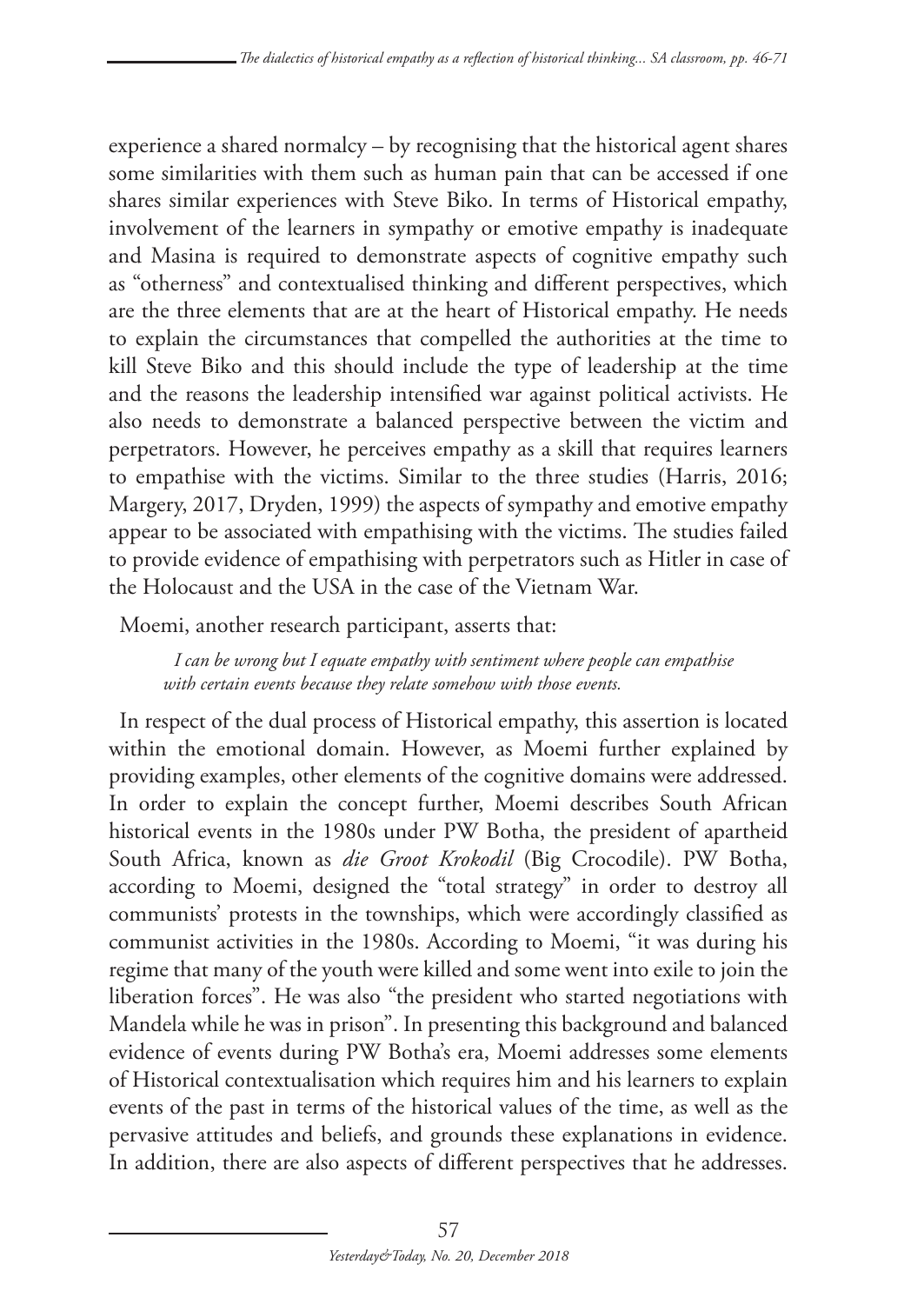He was able to identify and reflect upon the different beliefs and values such as communism, apartheid and negotiation represented by PW Both and Mandela that were current during the apartheid era. He identified communism which was perceived as an evil system by Botha and demonstrated how this belief made Botha to become ferocious against political activists perceived as communists. He also demonstrated the paradox between Mandela and Botha who came from different political ideological perspectives (Mandela a friend of the communists and Botha an enemy of the communists) but both valued the power of negotiation. He explored different perspectives of events even when they were conflicting narratives. For example, he presented evidence of Botha as a cruel apartheid authoritarian and also as a negotiator with Mandela to find solutions. This provides a full picture of the event at the time.

In describing PW Botha's regime and how he engaged learners in empathy, Moemi indicated that:

*If you look at the pressure that he got from the National Party, the pressure that he got from outside and the availability of communism in Mozambique and Angola, you cannot shy away from empathising with him, he was telling the truth about the fact that communism was closer to South Africa than ever before.* 

Moemi, who belongs to the African community, teaching in a rural school where the learners come from a rural background and are poor because of apartheid, was able to put his emotions and anger aside and empathise with the man who was considered to have caused the South African nation to bleed during the battle between the youth and soldiers in the township. This assertion by Moemi also addresses elements of historical context as well as different perspectives. Moemi describes the circumstances that compelled Botha to embark on a campaign of "total strategy" against the youth in the townships and political activists. He contextualises the events of the 1980s, including the broader context to explain Botha's behaviour and controls his emotion about the killings of youth in order to interpret the decision taken by Botha as appropriate from Botha and National Party's perspective because it was dictated by circumstances at the time. Koso has noted that individual events and actions are understood by being situated in the larger context (cited in Huijgen, 2017:164) and this is what Moemi did by situating Botha's action within the context of the perceived communist threat in South Africa, which was attempting to colonise Southern Africa through the liberation forces trained by Soviet Union and China.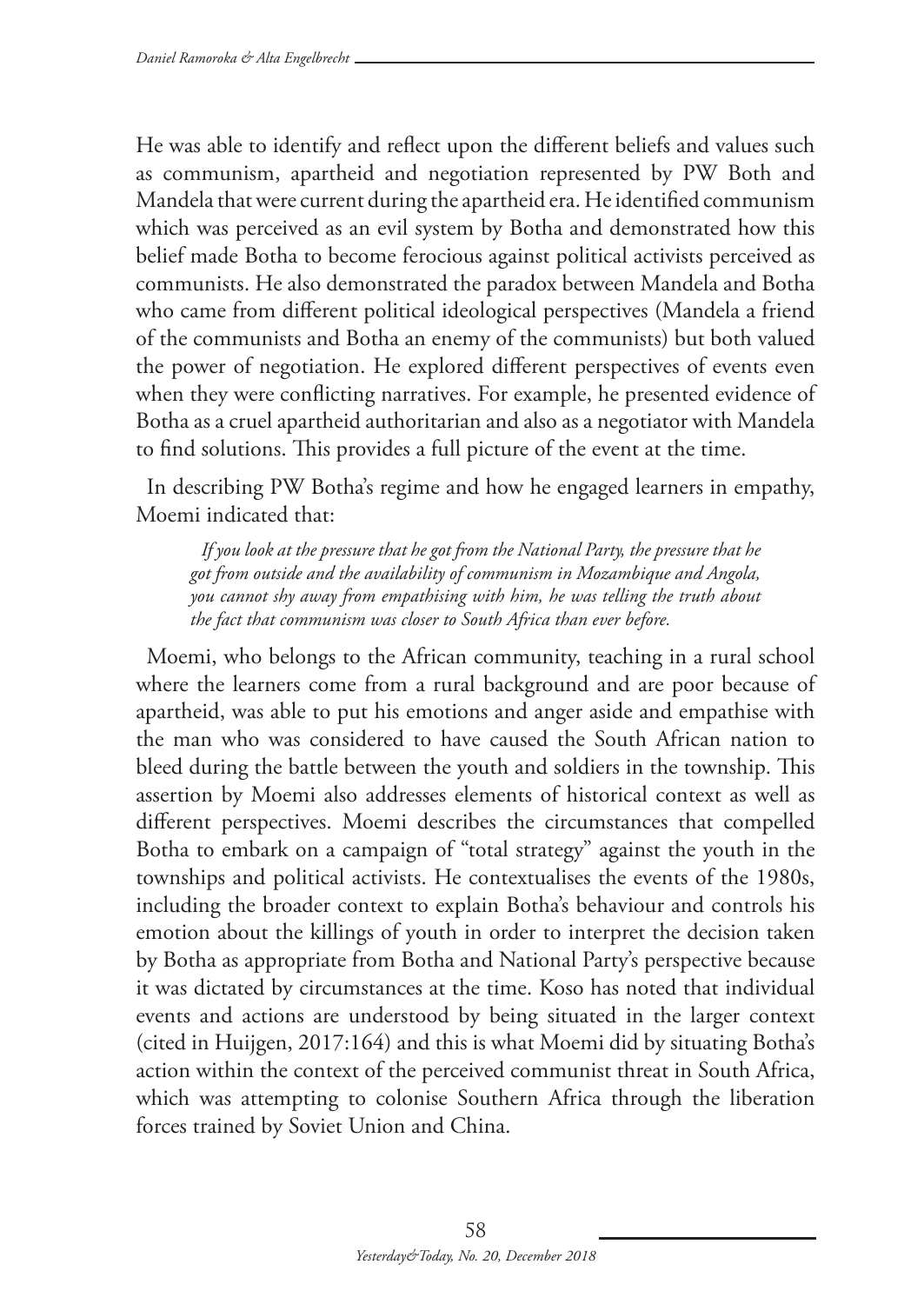#### *Lesson presentations*

Masina utilised a video documentary entitled *Inside the Vietnam War published* by Jonathan Tower production (Scott, Cole & McCarty, 2008) to teach a Grade 12 class. The lesson was planned for 45 minutes but it took 90 minutes and the next teacher allowed it to continue after observing the presence of the researchers with the recording video camera. On his turn Masina focused in his lesson on Operation Rolling Thunder – aerial bombardment – and Operation Ranch Hand (the spreading of herbicides such as Napalm) and finally on the effectiveness of the guerilla war tactics used by the Vietcong. The video documentary revisits the Vietnam War through the use of archival footage and photographs together with first-hand accounts from numerous war veterans who reveal stories about covert operations and military strategy (Scott, Cole & McCarty, 2008). The method that he used was to allow learners to interact with particular events in the video. In the video learners witnessed the deployment of US troops by military aircraft in Vietnam. He paused the playing of the video and asked: "Who is telling the story in this documentary?" One learner responded: "Soldiers who participated in the war?" The teacher asked: "What type of a source is this?" Another learner said: "It is a primary source? The teacher probed: "Why is it a primary source?" Another learner responded: "The soldier telling the story was there during the war". The teacher asked another question: What are American troops spreading? And one learner responded: "Napalm, which is a chemical substance". The documentary revealed how the Americans ill-treated some of the Vietnamese people. American airstrikes killed ordinary people, women and children. The teacher asked: "How would you feel if you were a Vietnamese and you were invaded with guns and aircraft?" "How will you feel when ordinary people are shot at or burned by foreign forces?" "How would you feel if you were there, seeing foreigners attacking your people, hurting them and your country?" The teacher repeated the same question three times but in different form and in response one learner said: "I will be angry and sad"; another: "I will take action" In response to this the teacher probed "What action?" Another learner responded: "I will revenge to defend the country". He continued to play the video which showed how the Vietnamese troops, the Vietcong, embarked on a guerrilla war, using a tactical strategy that involved attack and retreat. The video detailed how the US used Napalm, a dangerous chemical substance, to destroy the Vietnamese but the Vietnamese nevertheless withstood the onslaught and many US troops were killed by the Vietcong. The video documentary also showed the Vietcong hiding in tunnels and using booby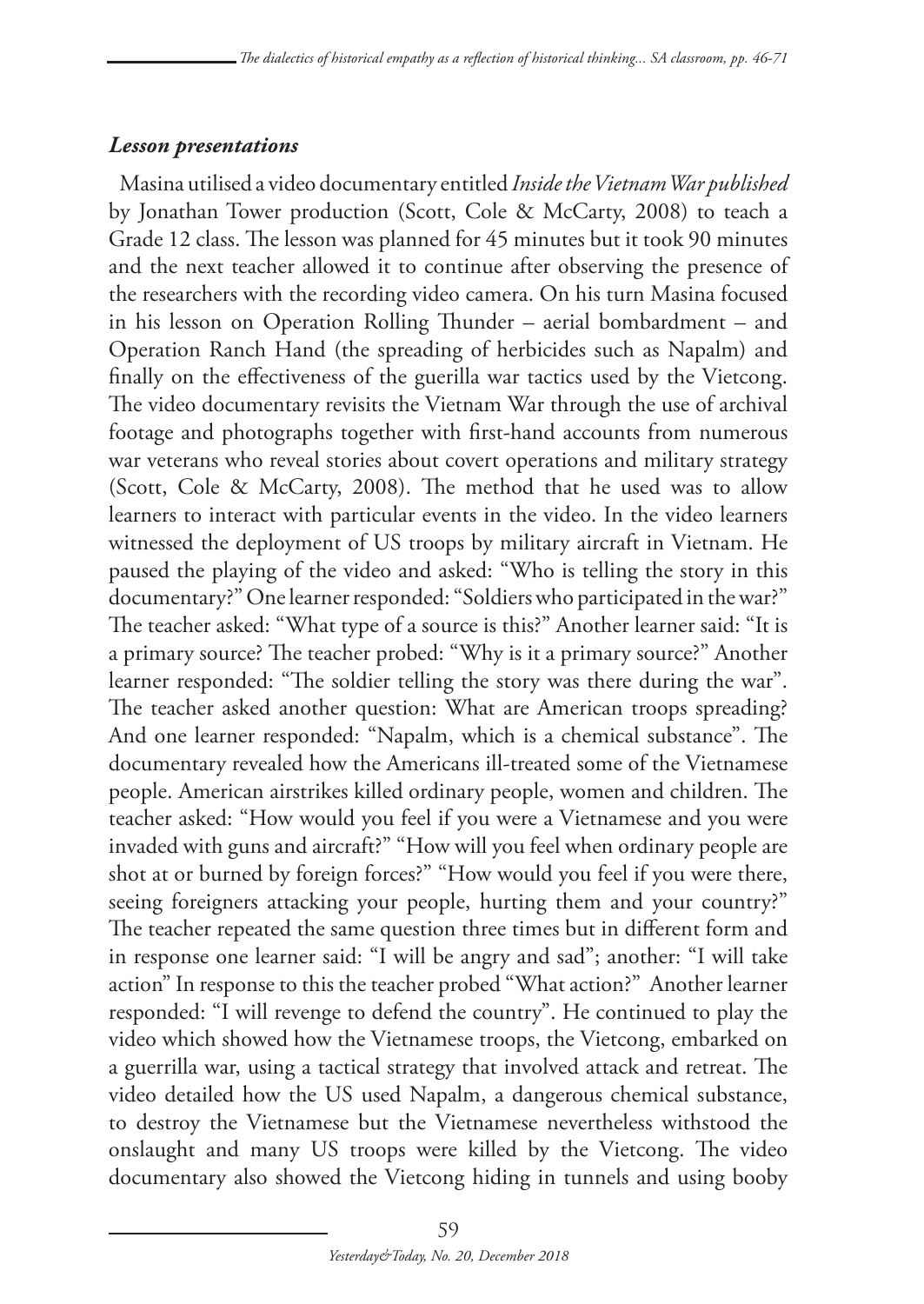traps and launching surprise attacks. Masina did not focus on the resistance shown by the Vietnamese soldiers and neither did he analyse their battle strategies but continued to portray them as victims. Learners were able to interact during the lesson and participated effectively.

Masina asked questions that encouraged learners to be engaged in emotional empathy with the Vietnamese and some of these emotionally driven questions were asked repeatedly leading to some learners expressing anger and the desire for revenge. This certainly is not the ultimate goal of what proponents of the emotional domain of Historical empathy had in mind. There was congruency between the conception and teaching of Historical empathy because both teachers addressed only the emotional domain of Historical empathy. Instead of developing emotional control, learners were enraged and compared this treatment of the Vietnamese to their own experience during apartheid which according to the Barton and Levstik (2004) framework constitutes shared Normalcy. Learners could not demonstrate emotional control and did not even demonstrate elements of the cognitive domain such as a sense of "otherness" historical contextualisation and different perspectives.

In his lesson, Moemi, the second teacher, focused on the Vietnam War and taught a Grade 12 class. The lesson took 45 minutes. He focused on the battle strategies of the US as compared to the Vietcong and indicated that the US used aerial bombardment while the Vietcong utilised guerrilla war tactics. He used a group-discussion approach. Learners were given 15 minutes to explore the sources that were based on booby traps and tunnels as well as US aircraft flying over Vietnam. Learners engaged in group discussions with fellow learners. There were five groups and each group was given a single question on the Vietnam War. The question that he posed to the groups was as follows: Was it necessary for the US to be involved in the war with Vietnam, or not? Substantiate your answer with valid evidence. Each group presented their response to the question and the whole class was involved across groups and was further propelled by probing questions, seeking to elicit more evidence from the class. The teacher asked: "Why would the Americans go to extreme of attacking Vietnam?" One learner responded: "to prevent Vietnam from becoming a communist country" The teacher probed further: "Why did the US want to prevent Vietnam from becoming a communist country?" Another learner from a group responded: "to prevent it from influencing other neighbouring countries". In response to the initial key question one learner indicated that "Americans pursued the war because they want to colonise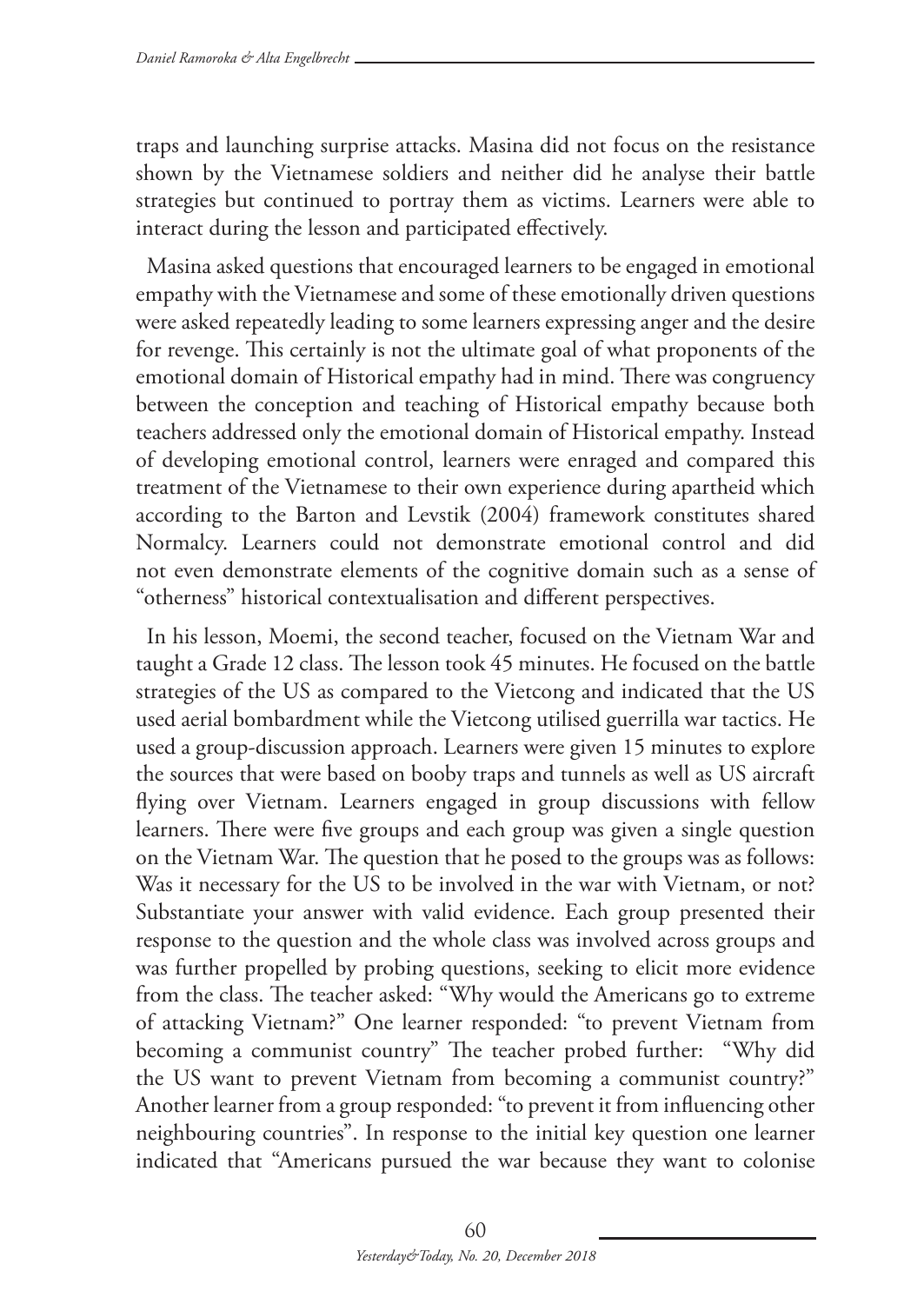Vietnam" and the teacher asked whether it was possible for Vietnam to start the war, to which another learner responded and indicated that "Vietnam was a small country and cannot be aggressive against a strong country such as the US and the participation of the Vietnamese was aimed at defending their country against the coloniser US". Learners appeared fascinated by the guerrilla war tactics used by the Vietnamese and learners empathised with the Vietnamese and immersed themselves into their predicament. Learners did not judge the Vietnamese as weak due to the use of less powerful weapons against the American Aircraft which launched carpet bombing by dropping bombs carrying Napalm to be detonated via a remote control. So the learners' appreciation showed elements of humility and the learners did not become angry or emotional about the Americans but were appreciative of the strategies of the North Vietnamese soldiers.

This reveals the difference in strategy and resources used by the teachers. It is possible that a video documentary will provoke stronger emotions than a photograph of booby traps and Vietnamese soldiers hiding under grass covered with human waste such as those in the prescribed textbooks analysed by Ramoroka and Engelbrecht (2015). Some learners commented on sources that show the Vietnamese covered in human faeces as a demonstration that the Vietnamese were determined to defend their country against colonialism. Another learner indicated that: "Vietnam was tired of being ruled by foreigners after the French occupation ended". There was no sympathy expressed by learners in this class and this was the result of the types of sources used and by a different teaching strategy which did not view the Vietnamese as victims.

### **Discussion**

Moemi's knowledge of the concept Historical empathy reflected elements of the cognitive domain and he demonstrated this when he responded to an interview question based on Historical empathy. He gave an example of circumstances that led to the adoption of "total strategy" by PW Botha which, according to Moemi, was in response to the reality of communism in Southern Africa which in the view of many was threatening to wreak havoc in South Africa as it had in Eastern Europe. He indicated that members of the liberation forces in Southern Africa such as *Frelimo* (Mozambique), African National Congress, South African Communist Party (South Africa) and *Umkhondo we Sizwe* (the ANC military wing) were trained in China and Soviet Union and were possibly considered to be agents of communism. The Soviet Union had also colonised many Eastern European countries resulting in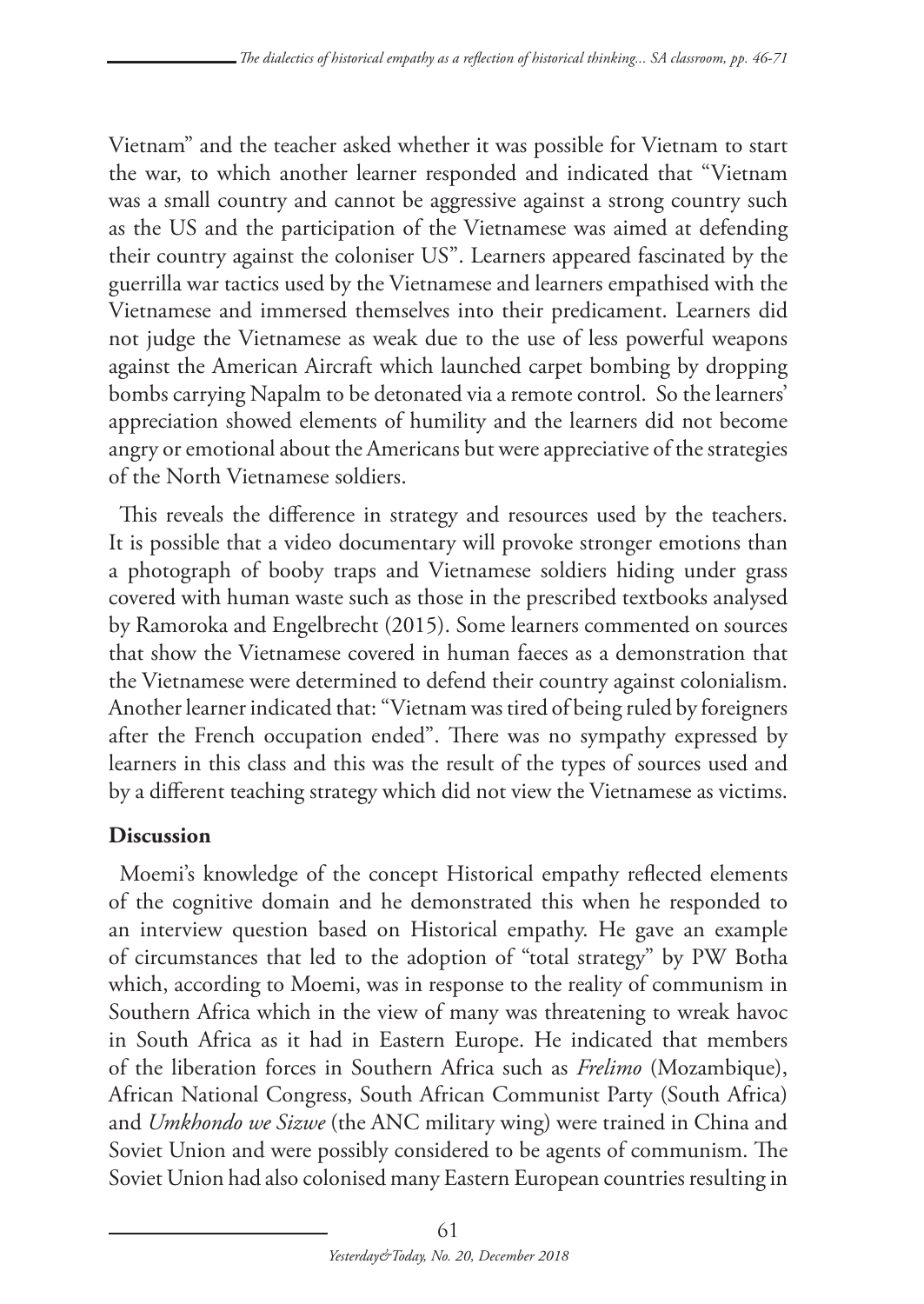the killing of many people and many died of hunger because their economies were used to sponsor the Soviet Union's arm race against the US. Moemi saw the actions of Botha within the global context of the Cold War and by so doing he demonstrated elements of historical contextualisation. Moemi did not sympathise with the victims and his perspective was embedded within the realm of cognitive Historical empathy. He attempted to put himself in the shoes of Botha when he made a decision to embark on "total strategy" (in response to the perceived "total onslaught") in order to protect South Africa from the spectre of communism.

Moemi tried to understand the powerful forces by stepping into their shoes or tapping into their minds when taking decisions that affected ordinary people while Masina focused more on perceived victims of the Vietnam War. It is this empathy with victims that traps him within the emotional realm of Historical empathy.

The learners in Moemi's and Masina's classes seemed to empathise with the events of the Vietnam War from different vantage points. Therefore, Moemi's learners demonstrated maturity and understood the circumstances faced by the Vietcong against a strong power like America. However, Masina used the documentary developed in the US which display the aerial bombardment and he asked emotionally provoking questions and learners responded angrily. He did not focus on the military strategy of the Vietnamese soldiers. It is possible that this may have been caused by the limited time for the video documentary since it was divided into three parts. However, what was emphasised in the classroom was the cruelty of the Americans.

Moemi's learners saw the Vietnam War as part of the broader Cold War between America and Soviet Union and therefore demonstrated some elements of historical contextualisation. Masina's leaners remain within the emotional realm and in this context emotive empathy was not a stepping stone to cognitive empathy but an obstacle. This empirical evidence reinforces the argument advanced by Foster (2001) that emotions are an impediment to the attainment of Historical empathy. On the other hand, Moemi did not require emotional scaffolding to introduce his learners to some elements of historical contextualisation. These findings are in keeping with the two doctoral studies (Harris, 2016; Margery, 2017) where strong evidence of migration from the emotive to the cognitive domains was not demonstrated and therefore it can be inferred that emotional dimensions do not necessarily provide enabling knowledge for learners to attain the cognitive elements of Historical empathy.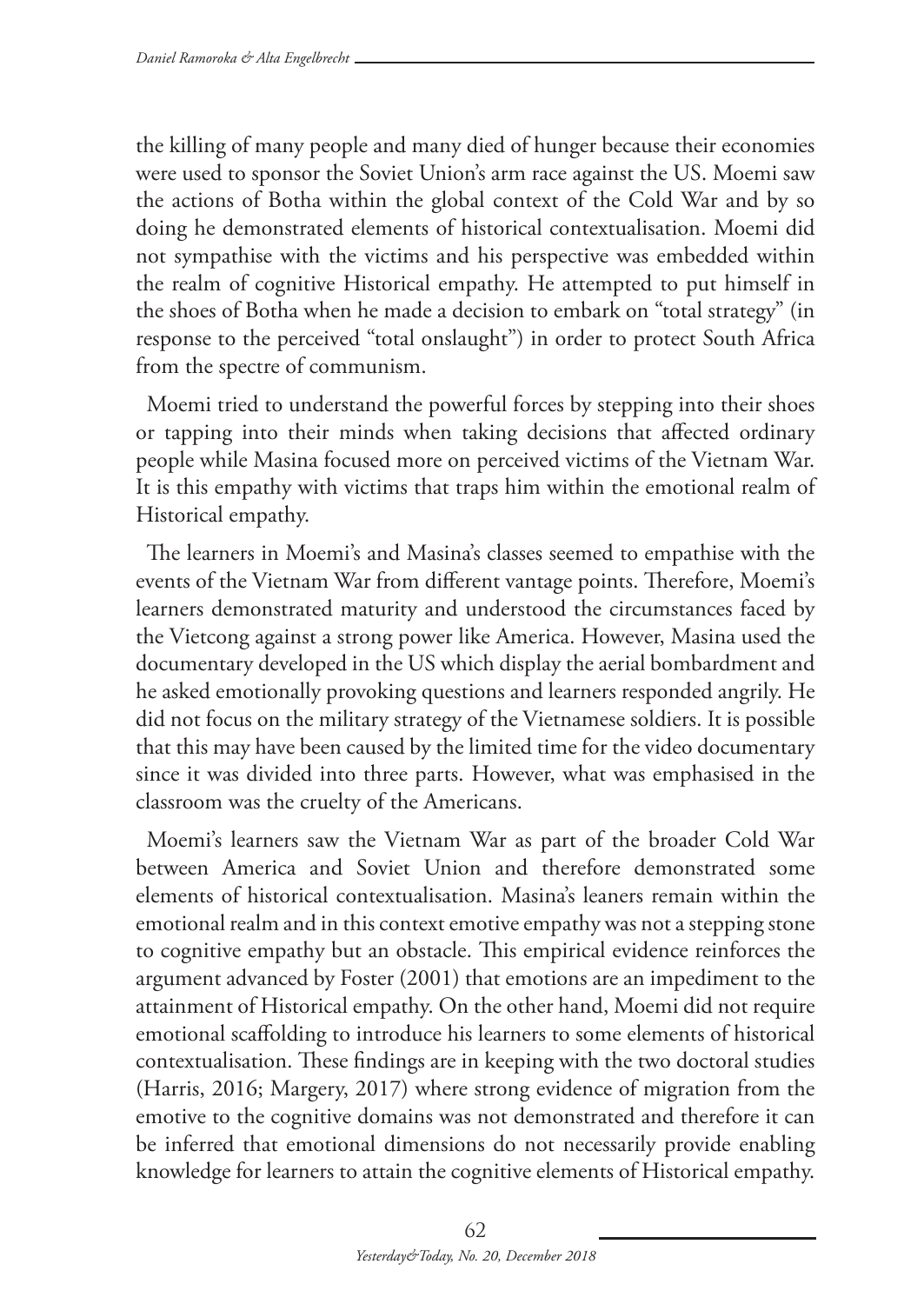Moemi attempted to show his learners the geographical proximity of Vietnam, Soviet Union and China and this was done in order for learners to analyse the circumstances that compelled the American policy makers and President Johnson to take the Gulf of Tonkin Resolution on August 7, 1964 which authorised the US to attack Vietnam and also to use chemical weapons in the process. It was assumed that the occupation of Vietnam would allow American troops to be present in Eastern Europe to monitor the activities of both Soviet Union and China, two powerful communist countries which were major players in the Cold War against the US. Masina highlighted the causes of the war but did not delve into the circumstantial evidence that compelled Johnson to go to war; he chose instead to focus on emotional empathy by sympathising with the Vietnamese people, perceived victims of the war they won.

There is an abundance of sources that can be used to engage learners in the cognitive elements of Historical empathy such as "otherness", different perspectives and historical contextualisation. According to the testimonies, some of the American troops felt they were misled that they were told they were deployed to Vietnam to protect democracy; these men felt betrayed by their government. Therefore learners needed to empathise with their predicament as well not just with the Vietnamese. This would demonstrate that Historical empathy is multi-perspective and includes both the victims and perpetrators and seeks to explain the circumstances that led to them acting in the manner as they did. The focus of the two teachers was one-sided: one focused on the victim and another on the strength of the Vietnamese soldiers and saw them as strategists rather than victims.

## **Conclusion**

The article utilised the dual process of Historical empathy which embodies both the affective and cognitive domains as a theoretical framework. The research was driven by the following key question: *To what extent can the concept of Historical empathy be utilised to engage learners in historical thinking in the classroom?* The two teachers' conceptions of Historical empathy are related as both display the elements of affective domain. However, one teacher incorporated elements of the cognitive domain by demonstrating historical contextualisation as well as different historical perspective while another teacher remained with the emotional realm of Historical empathy. The conceptions of Historical empathy by the teachers influenced their selection of content and sources as well as their teaching methodology. It also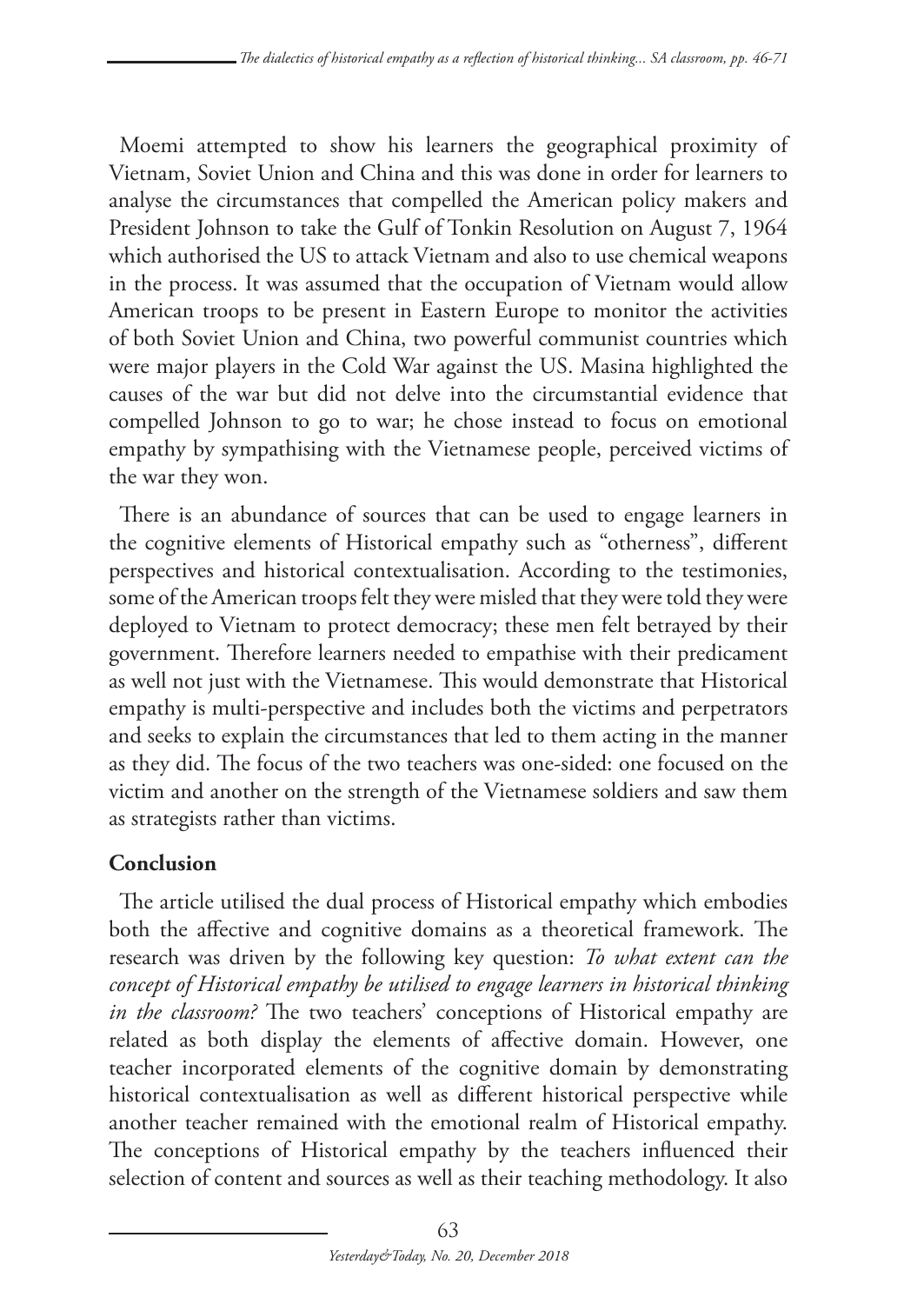influence their teaching methodology, video documentary was dominated by the teacher through his line of questioning and appears to propel learners towards emotional empathy. However, the second teacher's method of group discussions and the key question asked seem to provide a balance between Americans and Vietnamese perspectives because both entered the war to protect their own communities, the Americans were forced by circumstances to attack Vietnam in order to contain the spread of communism and Vietnamese fought in order to keep their independence. In Masina's class the Americans were seen as encroaching on the independence of Vietnam. This level of involvement in affective domain may overshadow the focus on critical elements of the cognitive domain. The learners who watched the video were enraged by the attacks on ordinary people and this did not lead to emotional control. It is recommended that a rigorous training be conducted by the Department of Basic Education in South Africa to ensure that the dual process of Historical empathy is realised especially in the context of History teaching being made (potentially a) compulsory from Grade 10 to Grade 12.The lesson learned is the Department of Basic Education needs to improve the teaching of both affective and cognitive elements of Historical empathy, and the focus should be to mediate teachers conception and misconception as the first step and the next step to assess if the their conceptions are realised in the classrooms. Finally, teachers must provide a balance perspective when teaching Historical empathy and should not be seen to be biased in support of the perceived weak or powerful forces.

### **ANNEXURE A: Evaluation criteria for the display of Historical empathy**

#### **Moemi**

| Key aspects the lessons                  | Performance standards                                                                                                                                                                                     | Rating                      |
|------------------------------------------|-----------------------------------------------------------------------------------------------------------------------------------------------------------------------------------------------------------|-----------------------------|
| <b>Elements of Historical</b><br>empathy | a. Sense of "otherness" -<br>developing Learners' ability to<br>recognise that other people's<br>values and viewpoints might<br>be different from their own.<br>There are other viewpoints<br>that exist. | $1 \quad 2\sqrt{3} \quad 4$ |

#### *Analysis of the lesson using the lesson planning instrument*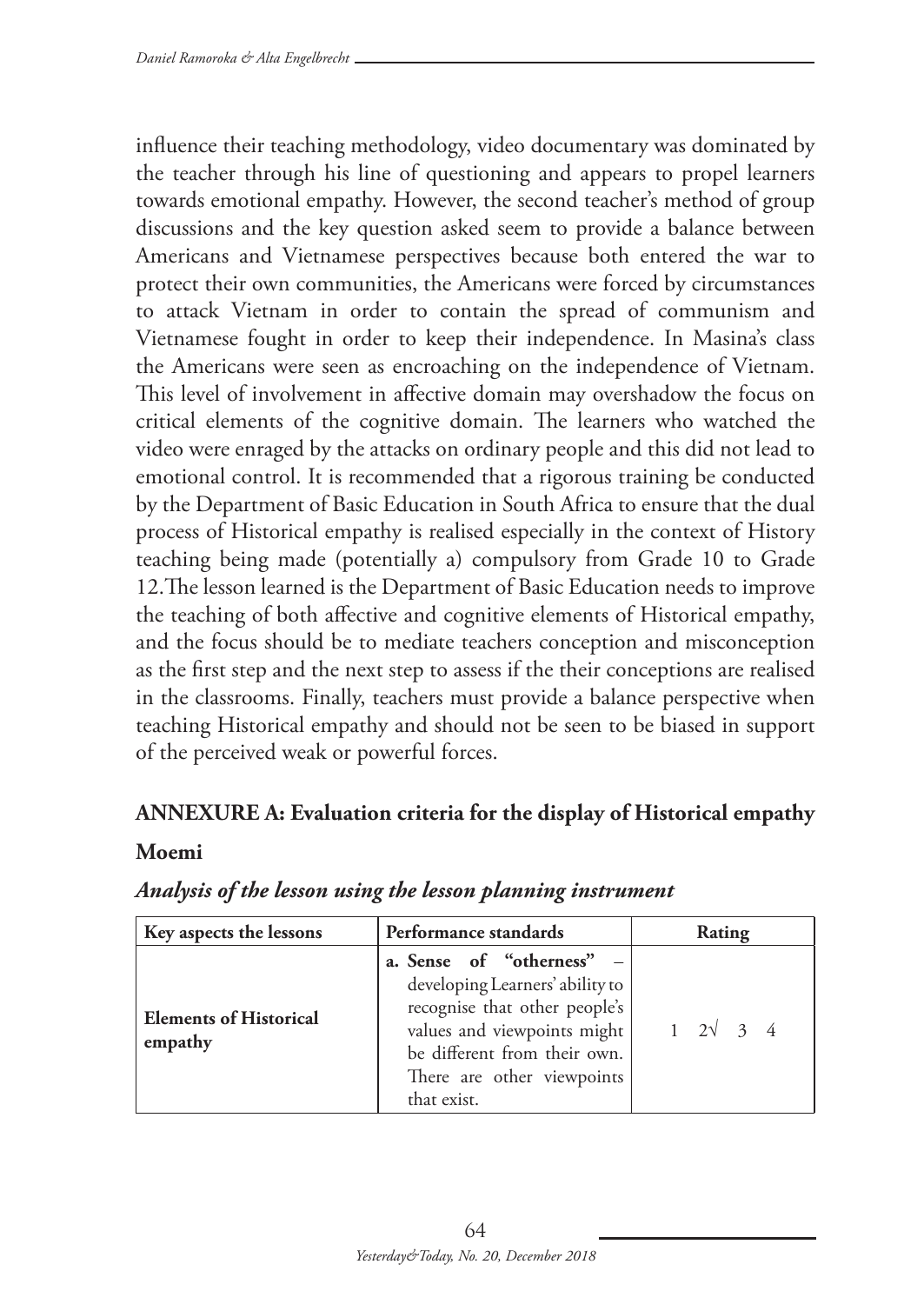| <b>Elements of Historical</b><br>empathy | b. Shared Normalcy - Learners<br>should recognise that the<br>historical figure's thoughts,<br>action, or perspective is not<br>a result of being ignorant or<br>stupid, and that the historical<br>agent shares some similarities<br>with the student.                                                                                                                                                                                                                                                                                                                                                                                        | $1\sqrt{2}$ 3 4 |
|------------------------------------------|------------------------------------------------------------------------------------------------------------------------------------------------------------------------------------------------------------------------------------------------------------------------------------------------------------------------------------------------------------------------------------------------------------------------------------------------------------------------------------------------------------------------------------------------------------------------------------------------------------------------------------------------|-----------------|
|                                          | c. Historical contextualisation<br>- Learners grow to explain<br>events of the past in terms<br>of the historical values of the<br>time, as well as the pervasive<br>attitudes and beliefs, and<br>ground these explanations<br>in evidence, Learners come<br>to understand the contextual<br>elements that lead to the<br>actions of historical agents.<br>Moemi empathised with<br>PW<br>Botha and explained<br>the<br>that<br>circumstances<br>compel him to act cruelly in<br>the manner he did and his<br>reasoning was not clouded<br>by sympathising with victims<br>of PW Botha. He displayed<br>the elements of cognitive<br>empathy. | $1 \t2 \t3 \t4$ |
|                                          | d. Different of Perspectives<br>Learners<br>able<br>are<br>to<br>identify and reflect upon the<br>many different beliefs and<br>values that exist at a given<br>time in History. He or she<br>needs to explore different<br>perspectives, even when they<br>are conflicting, to have a fuller<br>picture of an event in time.                                                                                                                                                                                                                                                                                                                  | $1\sqrt{2}$ 3 4 |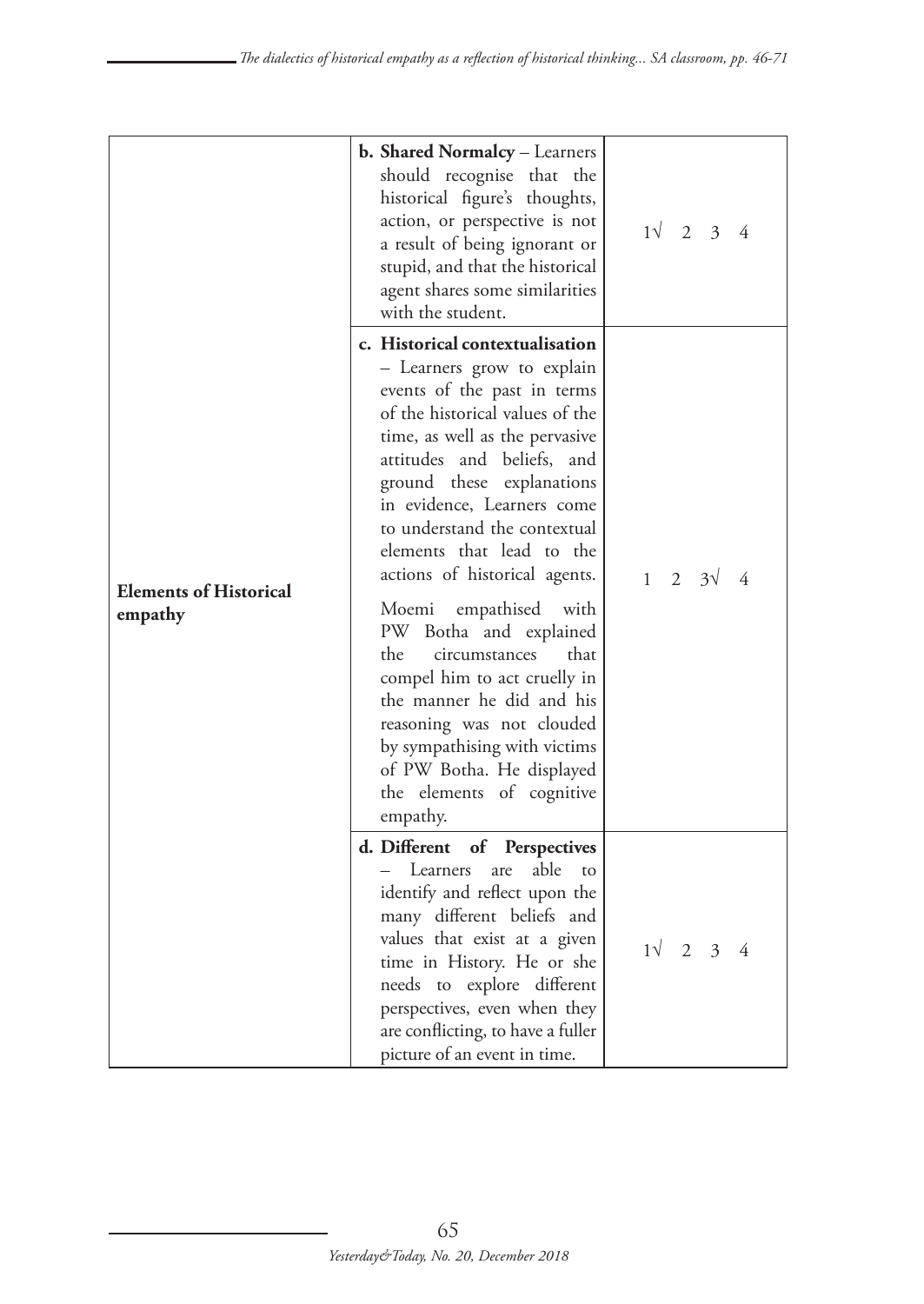| <b>Elements of Historical</b><br>empathy                                                          | e. Contextualisation to the<br>present - This is, to Barton<br>and Levstik, the hardest<br>element to promote<br>and<br>encounter with learners of<br>History. Here, learners show<br>signs of deconstructing their<br>own culture, values and<br>beliefs, and are able to identify<br>that these things might<br>be influencing their own<br>interpretation of the past. | $1 \quad 2\sqrt{3} \quad 4$ |
|---------------------------------------------------------------------------------------------------|---------------------------------------------------------------------------------------------------------------------------------------------------------------------------------------------------------------------------------------------------------------------------------------------------------------------------------------------------------------------------|-----------------------------|
| <b>Historical product</b><br><b>Content focus</b><br><b>Narrative</b><br><b>Content selection</b> | • Vietnam War.<br>• Background and short<br>lecture about the Cold War.<br>• Placing the Vietnam<br>War within its historical<br>perspective.<br>• Exploring the conceptions<br>of learners on concept of<br>Historical empathy.<br>• Mediating conceptions and<br>misconception about the<br>concept Historical empathy.                                                 | $1 \quad 2\sqrt{3} \quad 4$ |
| Nature of the classroom<br>activities                                                             | a. Teacher gives a background<br>about the Cold War and<br>link the Vietnam War to this<br>background.<br>b. Teacher provide primary<br>sources on Vietnam War<br>including the accounts by<br>soldiers and photographs<br>showing the strategic parts of<br>the conflicts.                                                                                               | $1 \, 2\sqrt{3} \, 4$       |
| $(90)$ minutes)                                                                                   | Approximately two lessons.                                                                                                                                                                                                                                                                                                                                                | $1 \, 2\sqrt{3} \, 4$       |
| <b>Scores</b>                                                                                     |                                                                                                                                                                                                                                                                                                                                                                           | 54%                         |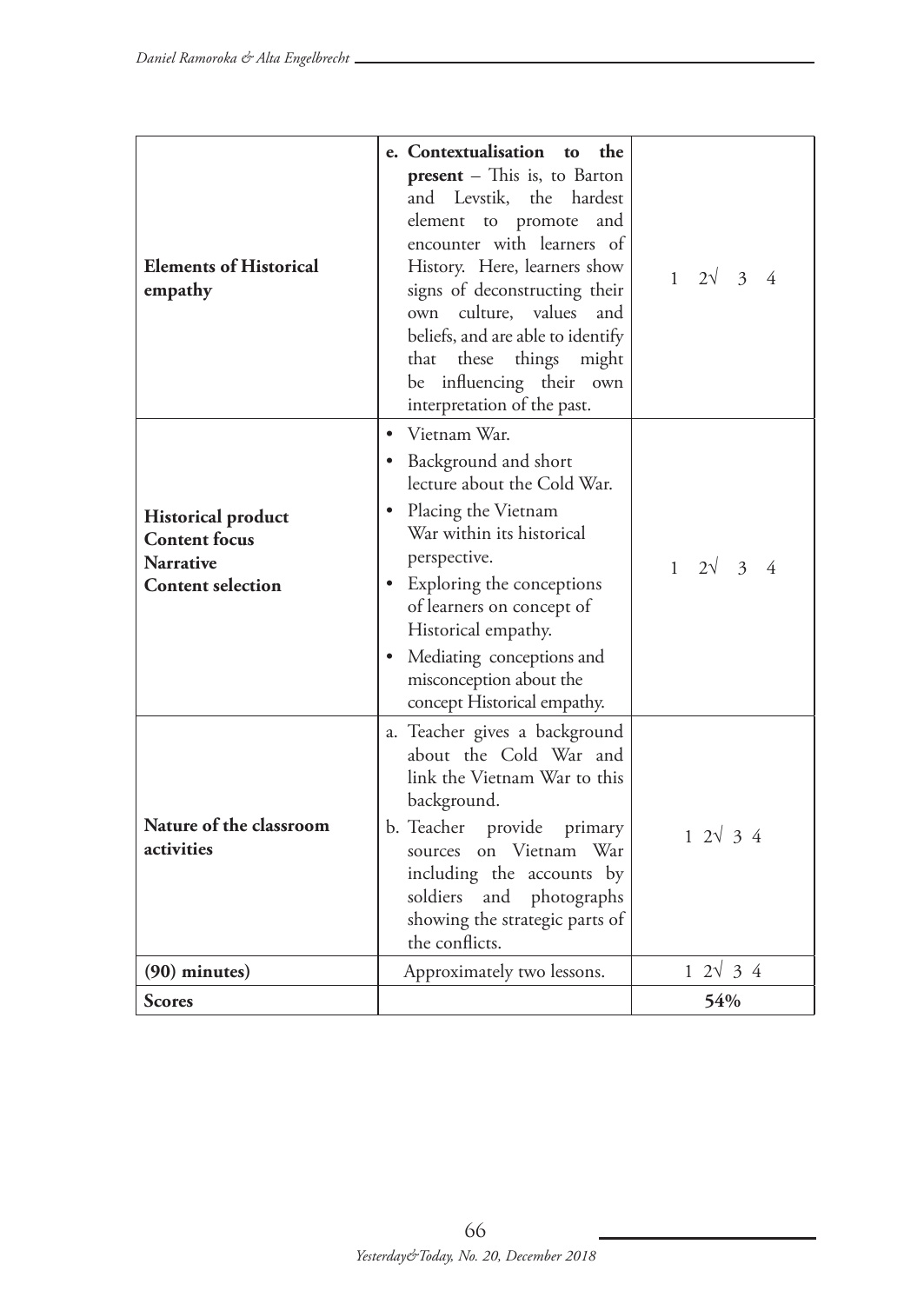### **Masina**

| Key aspects the lessons                  | Performance standards                                                                                                                                                                                                                                                                                                                                                                                                                                                                                                         | Rating                                  |
|------------------------------------------|-------------------------------------------------------------------------------------------------------------------------------------------------------------------------------------------------------------------------------------------------------------------------------------------------------------------------------------------------------------------------------------------------------------------------------------------------------------------------------------------------------------------------------|-----------------------------------------|
| <b>Elements of Historical</b><br>empathy | Sense of "otherness" developing<br>learners' ability to recognise<br>that other people's values and<br>viewpoints might be different<br>from their own. There are other<br>viewpoints that exist.                                                                                                                                                                                                                                                                                                                             | $1\sqrt{ }$<br>3<br>2<br>4              |
|                                          | Shared Normalcy - Learners<br>should recognise that the historical<br>figure's<br>thoughts,<br>action,<br>or<br>perspective is not<br>a result of<br>being ignorant or stupid, and<br>that the historical agent shares<br>some similarities with the student.<br>engaged<br>Learners<br>were<br>in<br>emotional empathy but could not<br>control their anger and therefore<br>the objective of effective empathy<br>such as emotional control was not<br>achieved. He lesson remained focus<br>on element of emotive empathy. | $\mathbf{1}$<br>$2\sqrt{ }$<br>4<br>3   |
|                                          | <b>Historical</b><br>contextualisation<br>Learners grow to explain events of the<br>past in terms of the historical values<br>of the time, as well as the pervasive<br>attitudes and beliefs, and ground<br>these explanations in evidence,<br>learners come to understand the<br>contextual elements that lead to the<br>actions of historical agents.                                                                                                                                                                       | $1\sqrt{ }$<br>2<br>3<br>4              |
|                                          | Contextualisation to the present<br>– This is, to Barton and Levstik,<br>the hardest element to promote<br>and encounter with learners of<br>History. Here, learners show<br>signs of deconstructing their own<br>culture, values and beliefs, and are<br>able to identify that these things<br>might be influencing their own<br>interpretation of the past.                                                                                                                                                                 | $1\sqrt{ }$<br>$\overline{2}$<br>3<br>4 |

# *Analysis of the lesson using the lesson planning instrument*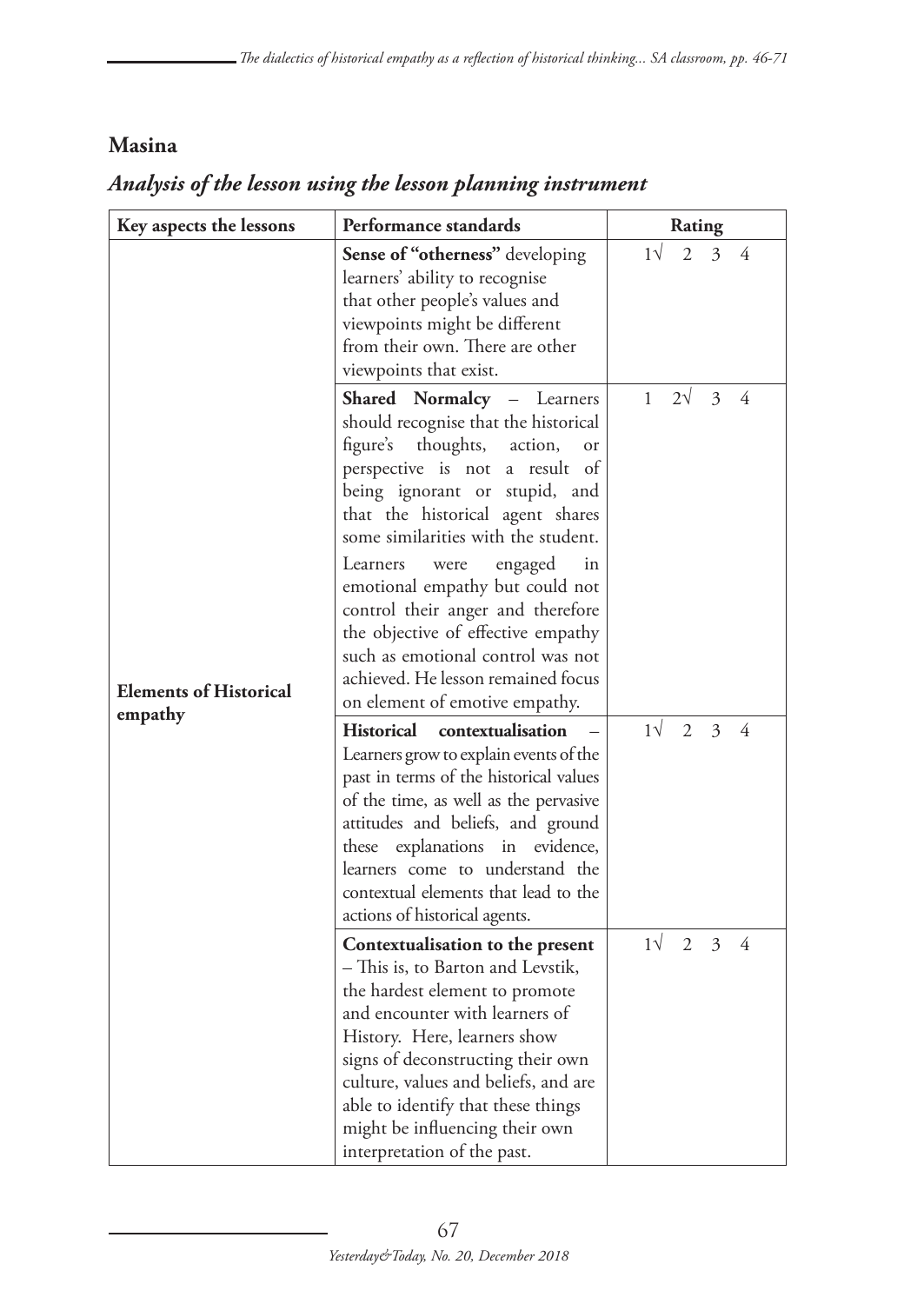|                                       | a. Video documentary showing<br>Americans Aircrafts launching<br>air strikes and some offloading<br>the American soldiers.                                                                                                                                                        | $2^{\circ}$<br>1<br>$3\sqrt{ }$<br>4 |
|---------------------------------------|-----------------------------------------------------------------------------------------------------------------------------------------------------------------------------------------------------------------------------------------------------------------------------------|--------------------------------------|
|                                       | b. Soldiers wounded during the                                                                                                                                                                                                                                                    |                                      |
| <b>Historical product</b>             | war, civilians running away                                                                                                                                                                                                                                                       |                                      |
| <b>Content</b> focus                  | from Napalm and families                                                                                                                                                                                                                                                          |                                      |
| <b>Narrative</b>                      | carrying their children in haste                                                                                                                                                                                                                                                  |                                      |
| <b>Content selection</b>              | to get them to place of safety.                                                                                                                                                                                                                                                   |                                      |
| <b>Resources Textbooks</b>            | c. Video showing the effectiveness                                                                                                                                                                                                                                                |                                      |
| (Focus, Via, Spot on                  | of booby traps, Bamboo traps                                                                                                                                                                                                                                                      |                                      |
| <b>History Grade 12)</b>              | and punji traps.                                                                                                                                                                                                                                                                  |                                      |
| <b>Primary sources</b>                | d. Video showed the testimonies                                                                                                                                                                                                                                                   |                                      |
| <b>Secondary sources</b>              | of war veterans that we engaged<br>in the war and account by<br>photographers.<br>e. Documentary video showing<br>the live images of the war and<br>archival sources.                                                                                                             |                                      |
| Nature of the classroom<br>activities | a. Teacher gives a background<br>about the Cold War<br>and<br>link the Vietnam War to this<br>background.<br>b. Teacher provide primary sources<br>Vietnam War<br>including<br>on<br>the accounts by soldiers and<br>photographs showing the strategic<br>parts of the conflicts. | $1 \, 2\sqrt{3} \, 4$                |
| $(90)$ minutes)                       | Approximately two lessons.                                                                                                                                                                                                                                                        | $1\sqrt{2}34$                        |

## **References**

Bailey, M 2017. *Daily Maverick*, 6 September.

- Barton, KC & Levstik, LS 2004. *Teaching History for the common good*. Mahwah, NJ: Lawrence Erlbaum Associates.
- Bertram, C 2008. 'Doing History?' Assessment in History classrooms at a time of curriculum reform. *Journal of Education*, 45:155-177.
- Black, DA 2014. Indoctrination to indifference? Perceptions of South Africa secondary school History education with special reference to Mpumalanga, 1960-1912. Unpublished Doctoral thesis. Pretoria: Unisa.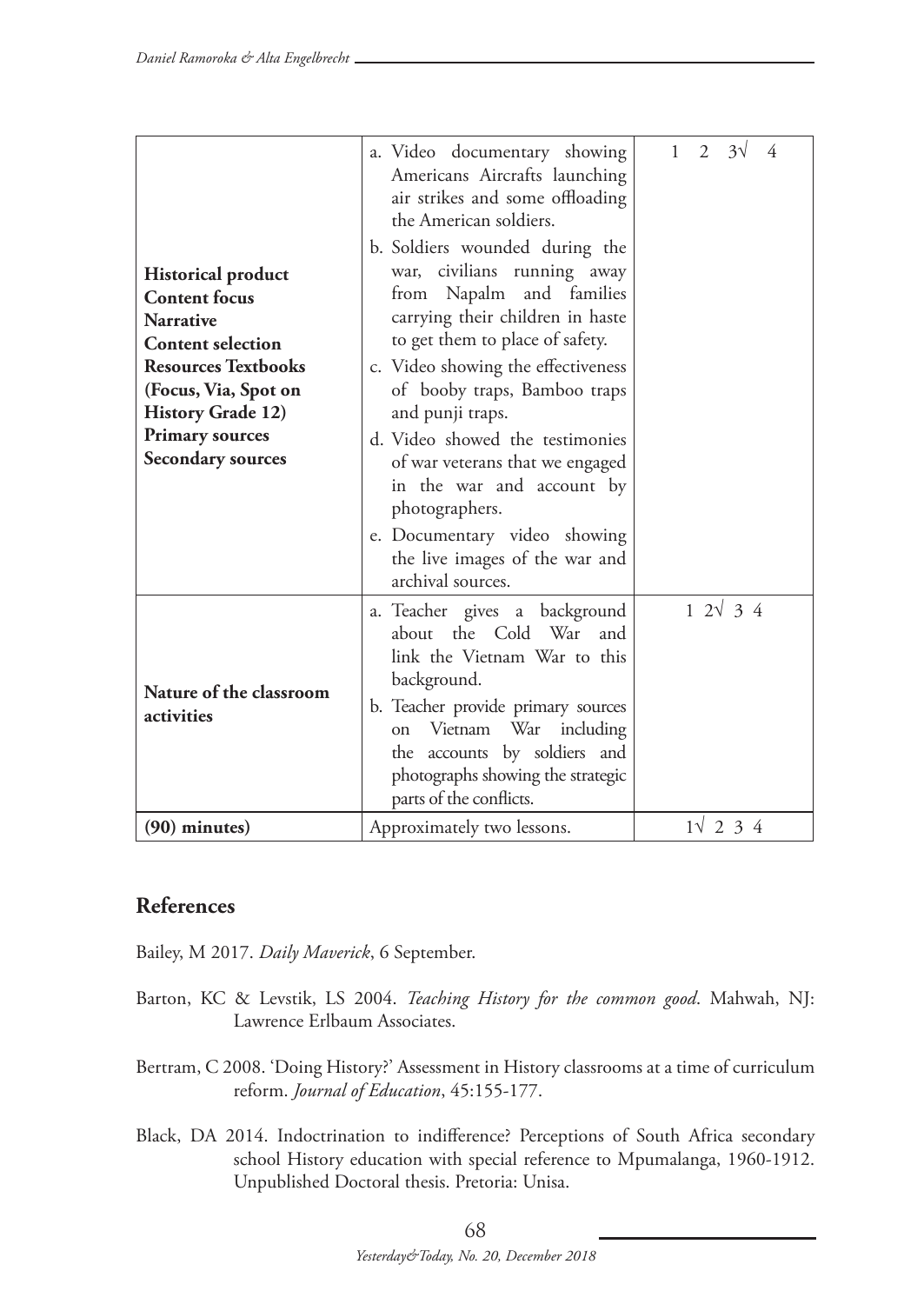- Bottaro, J, Visser, N & Worden, N 2013. *In search of History Grade 11, Learners Book*. Cape Town: Oxford University Press.
- Boyatzis, R 1998. *Transforming qualitative information: Thematic analysis and code development*. Thousand Oaks, CA: Sage.
- Britt, MA & Anglinskas, C 2002. Improving learners' ability to identify and use source Information. *Cognition and Instruction*, 20(4):485-522.
- Bruner, JS 1986. Vygotsky: A historical and conceptual perspective. In: JV Wertsch (ed.). *Culture, communication and cognition: Vygotskian perspectives*. Cambridge: Cambridge University Press.
- Carland, J 2012. When did the Vietnam War start for the United States? Information paper, Arlington: Office of the Secretary of Defence.
- Davis, OL Yeager, EA & Foster, SJ (2001). *Historical empathy and perspective taking in the Social Studies*. Lanham, MD: Rowman and Little Publishers, Inc.
- Department of Basic Education (2012). Curriculum and Assessment Policy Statements, History Grades 10 -12. Pretoria: DBE.
- Department of Basic Education (2008). National Curriculum Statements, History Grades 10-12. Pretoria: DBE.
- Davison, M 2012. Teaching Historical empathy and the 1915 Gallipoli campaign. In: M Harcourt, & M Sheehan (Eds.). *History matters: Teaching and learning History in New Zealand Secondary Schools in the 21st century*. Wellington, New Zealand: NZCER Press.
- Dugmore, C, Friedman, M, Minter, L & Nicol, T 2013. *Spot on History Grade 12, Learners Book*. Gauteng: Heinemann.
- Dryden, S 1999. *Mirror of a nation in transition: History teachers and learners in Cape Town schools*. Unpublished MEd dissertation. Cape Town: UCT.
- Elexandra, S, Cole J & McCarthy J 2008. Documentary: Inside the Vietnam War. Jonathan Towers production.
- Elisabeth, DL 2008. Empathy as a tool for Historical understanding: An evaluative approach of the ancient Greek primary History curriculum. *International Journal of Social Education*, 23 (1):27-50.
- Engelbrecht, A 2008. Role reversal in History textbooks after apartheid. *South African Journal of Education*, 28(4):519-541.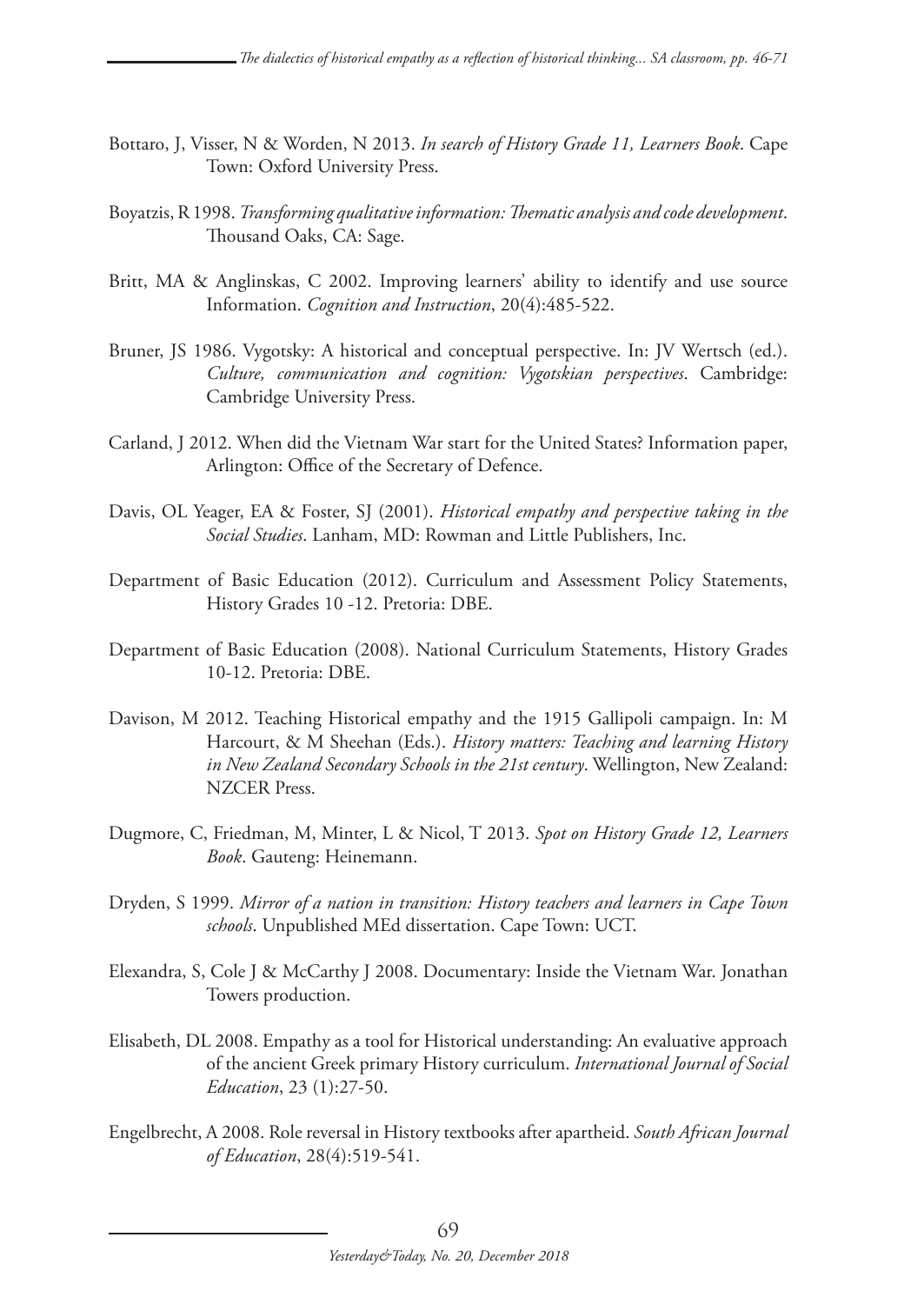- Fernandez, M, Wills, L, McMahon, P, Pienaar, S, Seleti, Y & Jacobs, M 2013. *Focus History Grade 12, Learners Book*. Cape Town: Maskew Miller Longman.
- Grove, S, Manenzhe, J, Proctor, A, Vale P & Weldon, G 2013. *Via Africa History Grade 12*. Cape Town: Via Afrika Publishers.
- Hamilton, C 2001. *Mfecane aftermath: Reconstructive debates in Southern African History*. Johannesburg: University of Witwatersrand Press.
- Harris, R & Foreman-Peck, L 2004. Stepping into other people's shoes: Teaching and assessing empathy in the secondary History curriculum. *International Journal of Historical Teaching, Learning and Research*, 4(2):1-14.
- Harris, ME 2015. Remembering Vietnam: Photographer who took Vietnam photo looks back, 40 years after the war ended. Available at https://www.vanityfair.com/news/2015/04/ vietnam-war-napalm-girl-photo-today. Accessed on 20 March 2018.
- Harris, BK 2016. Teacher Strategies for developing Historical empathy. Unpublished Doctoral Thesis. US. Walden University.
- Huijgen, T, Van de Grift, W, Van Boxtel, C & Holthuis, P 2017. Teaching Historical contextualization: The Construction of a reliable observation instrument. *European Journal of Psychology of Education*, 32(2):159-181.
- Kallaway, P 1993. History of education in a democratic South Africa. *Gister en Vandag / Yesterday & Today*, (26):10-18.
- Lazarakou, ED 2008. Empathy as a tool for historical understanding: An evaluative approach of the Ancient Greek primary History curriculum. *International Journal of Social Education*, 23(1):27-50.
- Margery, D 2017. Understanding Historical empathy in the classroom. Unpublished Doctoral Thesis. Massachusetts: Boston University.
- Mbude, P 2018. *City Press*, 31 May.
- Moses, AD 2005. The public role of History, Hayden White, traumatic Nationalism, and the public role of History". *History and Theory*, (44): 311-332.
- Neumann, DC 2010. "What is the text doing?" Preparing pre-service teachers to teach primary sources effectively, Society of History Education. *The History Teacher*, (4):489-311.
- Ramoroka, D (2016). A study of the central tenets of critical thinking in History classrooms. Unpublished Doctoral Thesis. Pretoria: University of Pretoria.